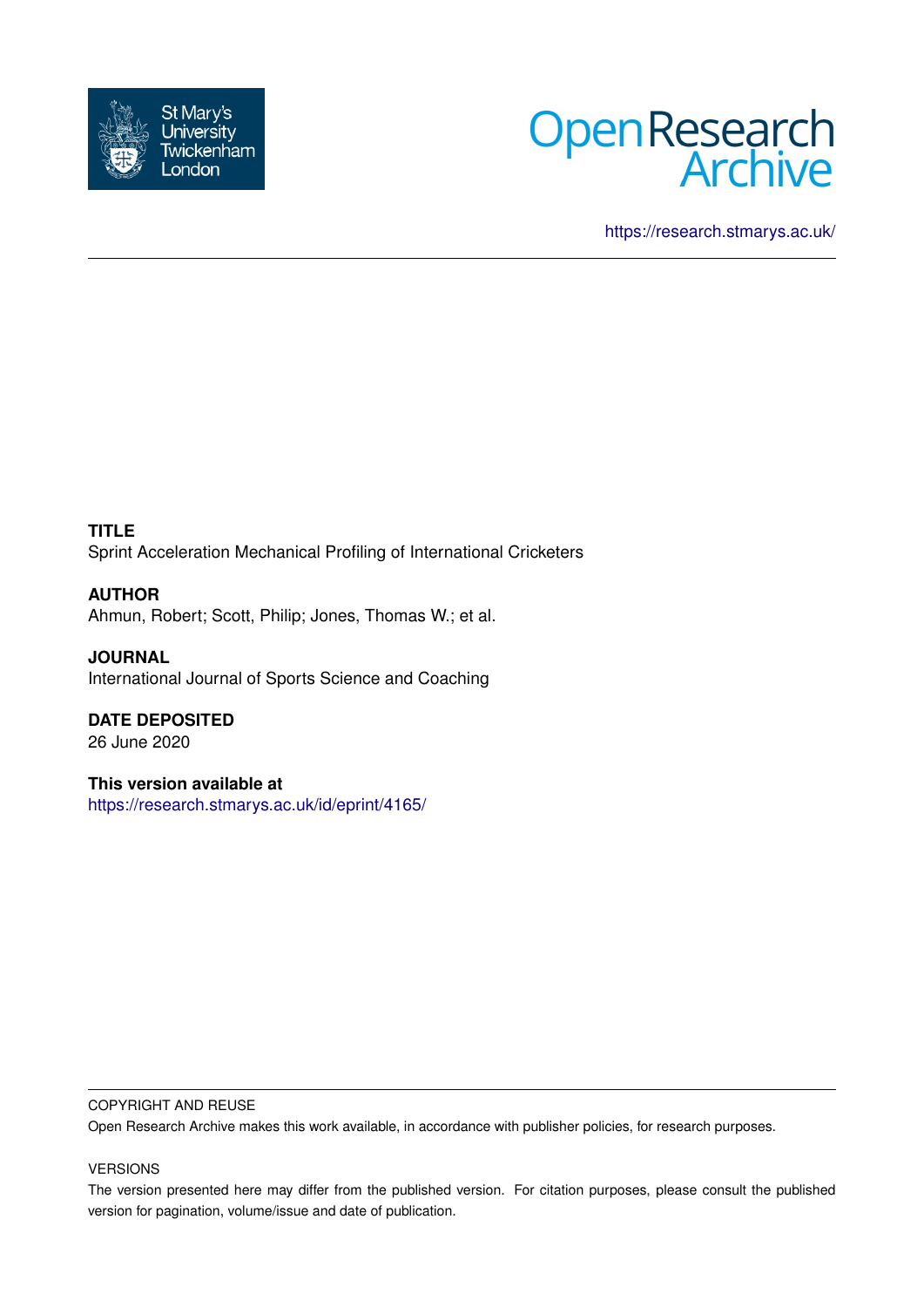| $\mathbf{1}$<br>$\overline{2}$<br>3                                        | <b>Sprint Acceleration Mechanical Profiling of International Cricketers</b>                                    |  |  |
|----------------------------------------------------------------------------|----------------------------------------------------------------------------------------------------------------|--|--|
| 4                                                                          | <sup>1</sup> Robert Ahmun, <sup>1</sup> Philip Scott, <sup>2</sup> Thomas W. Jones, <sup>3</sup> Jamie Tallent |  |  |
| 5                                                                          |                                                                                                                |  |  |
| 6                                                                          | <sup>1</sup> England and Wales Cricket Board, Leicestershire, UK                                               |  |  |
| $\overline{7}$                                                             | <sup>2</sup> Department of Sport Exercise and Rehabilitation, Northumbria University, Newcastle-upon-          |  |  |
| 8                                                                          | Tyne, UK                                                                                                       |  |  |
| 9                                                                          | <sup>3</sup> Faculty of Sport, Health and Applied Science St Mary's University, Twickenham, UK                 |  |  |
| 10                                                                         |                                                                                                                |  |  |
| 11                                                                         | <b>Running Head: Force Velocity Profiling in Cricketers</b>                                                    |  |  |
| 12                                                                         | Word Count: 3191                                                                                               |  |  |
| 13                                                                         |                                                                                                                |  |  |
| 14                                                                         | <b>Address for correspondence:</b>                                                                             |  |  |
| 15                                                                         | St Mary's University                                                                                           |  |  |
| 16                                                                         | <b>Waldgrave Road</b>                                                                                          |  |  |
| 17                                                                         | Twickenham                                                                                                     |  |  |
| 18                                                                         | <b>TW1 4SX</b>                                                                                                 |  |  |
| 19                                                                         | <b>United Kingdom</b>                                                                                          |  |  |
| 20                                                                         | Tel:<br>+44 20 8240 4000                                                                                       |  |  |
| 21                                                                         | Fax:<br>+44 20 8240 4255                                                                                       |  |  |
| 22                                                                         | Email: jamie.tallent@stmarys.ac.uk                                                                             |  |  |
| 23                                                                         |                                                                                                                |  |  |
| 24<br>25<br>26                                                             | Funding: No funding was received for this project.                                                             |  |  |
| 27<br>28<br>29<br>30<br>31<br>32<br>33<br>34<br>35<br>36<br>37<br>38<br>39 | Running Title: Sprinting Characteristics of Cricketers.                                                        |  |  |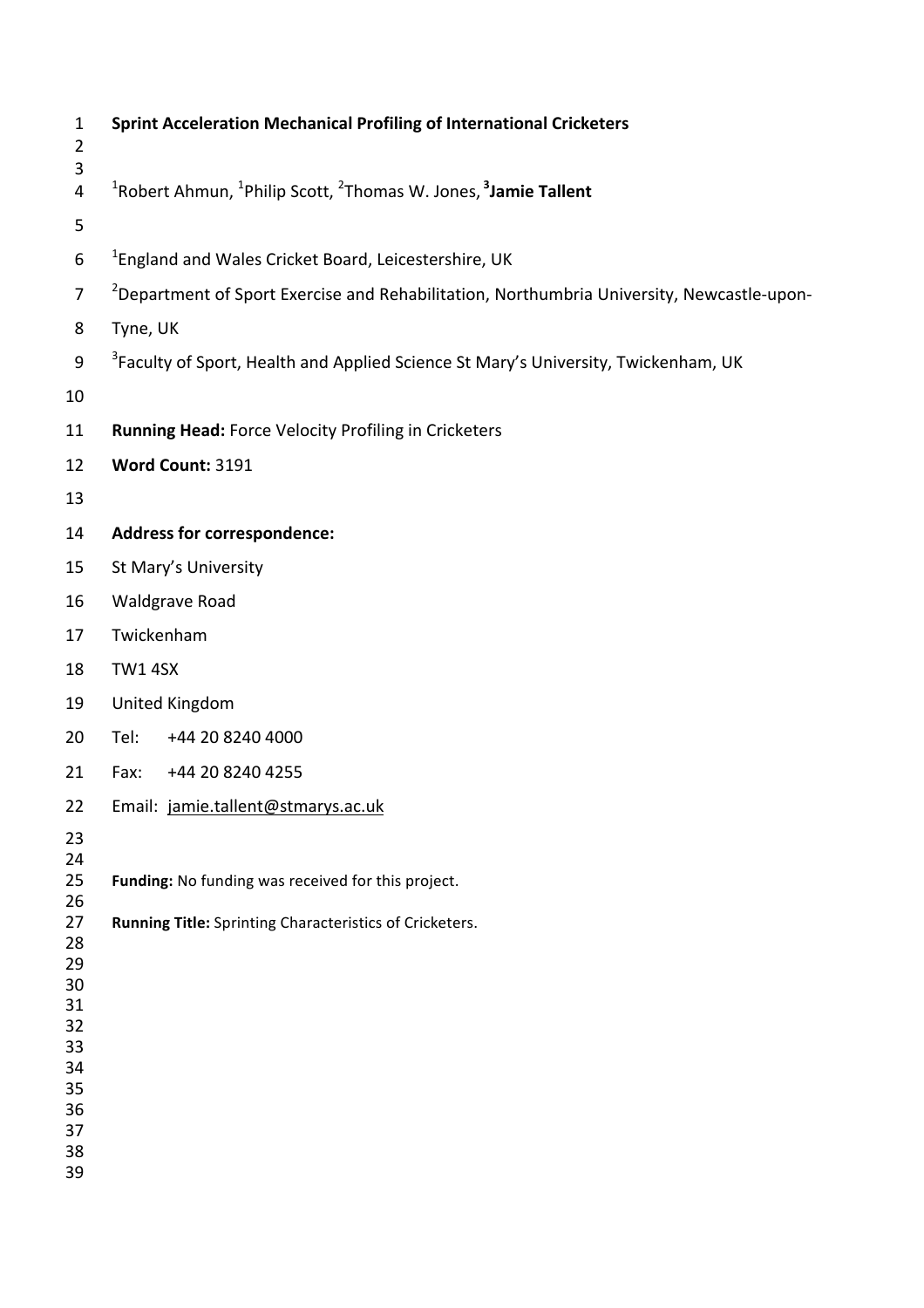# **Abstract**

| 41 | Sprinting and speed is a fundamental skill and physical attribute crucial in seam bowlers and batters                 |
|----|-----------------------------------------------------------------------------------------------------------------------|
| 42 | within cricket. The aim of this study was to assess differences in mechanical properties during sprinting             |
| 43 | between youth and senior international cricketers and between seam bowlers and batters.                               |
| 44 | Retrospective 40m sprint times and anthropometric measures of 56 international cricketers (19 senior                  |
| 45 | seam bowlers, 7 under-19 seam bowlers, 16 senior batters, 14 under-19 batters) were used to                           |
| 46 | calculate the theoretical maximal force ( $F_0$ ), theoretical maximal velocity ( $V_{(0)}$ ), theoretical maximal    |
| 47 | power ( $P_{max}$ ), slope of the force-velocity relationship (F-V slope), maximal ratio of horizontal-to-            |
| 48 | resultant force (RF <sub>max</sub> ), decrease in the ratio of horizontal-to-resultant force (DRF) and optimum        |
| 49 | velocity ( $V_{\text{opt}}$ ). There were no significant (P > 0.05) differences in sprint times nor sprint mechanical |
| 50 | profile variables between position or age. However, there was a moderately greater $F_0$ (N/Kg) (ES =                 |
| 51 | 0.78; 90% CI 0.19 - 1.34) and RF <sub>max</sub> (ES = 0.75; 90% CI 0.11 - 1.35) in senior seam bowlers when           |
| 52 | compared to batters. Furthermore, FV Slope (ES = 0.79; 90% CI 0.15 - 1.40) and DRF (ES = 0.75; 90% CI                 |
| 53 | 0.11 - 1.35) were moderately greater in senior compared to under-19 batters. When expressed relative                  |
| 54 | to body mass, it appears that senior international seam bowlers show trends towards a more force                      |
| 55 | biased profile during sprinting when compared to batters. These findings will help coaches to optimise                |
| 56 | physical preparation strategies in youth and senior international cricketers.                                         |
| 57 |                                                                                                                       |
| 58 |                                                                                                                       |
| 59 | Key Words: Batters, Cricket, F-V Profile, Seam Bowlers                                                                |
| 60 |                                                                                                                       |
| 61 |                                                                                                                       |
| 62 |                                                                                                                       |
| 63 |                                                                                                                       |
| 64 |                                                                                                                       |
| 65 |                                                                                                                       |
| 66 |                                                                                                                       |
| 67 |                                                                                                                       |
| 68 |                                                                                                                       |
| 69 |                                                                                                                       |
| 70 |                                                                                                                       |
| 71 |                                                                                                                       |
| 72 |                                                                                                                       |
| 73 |                                                                                                                       |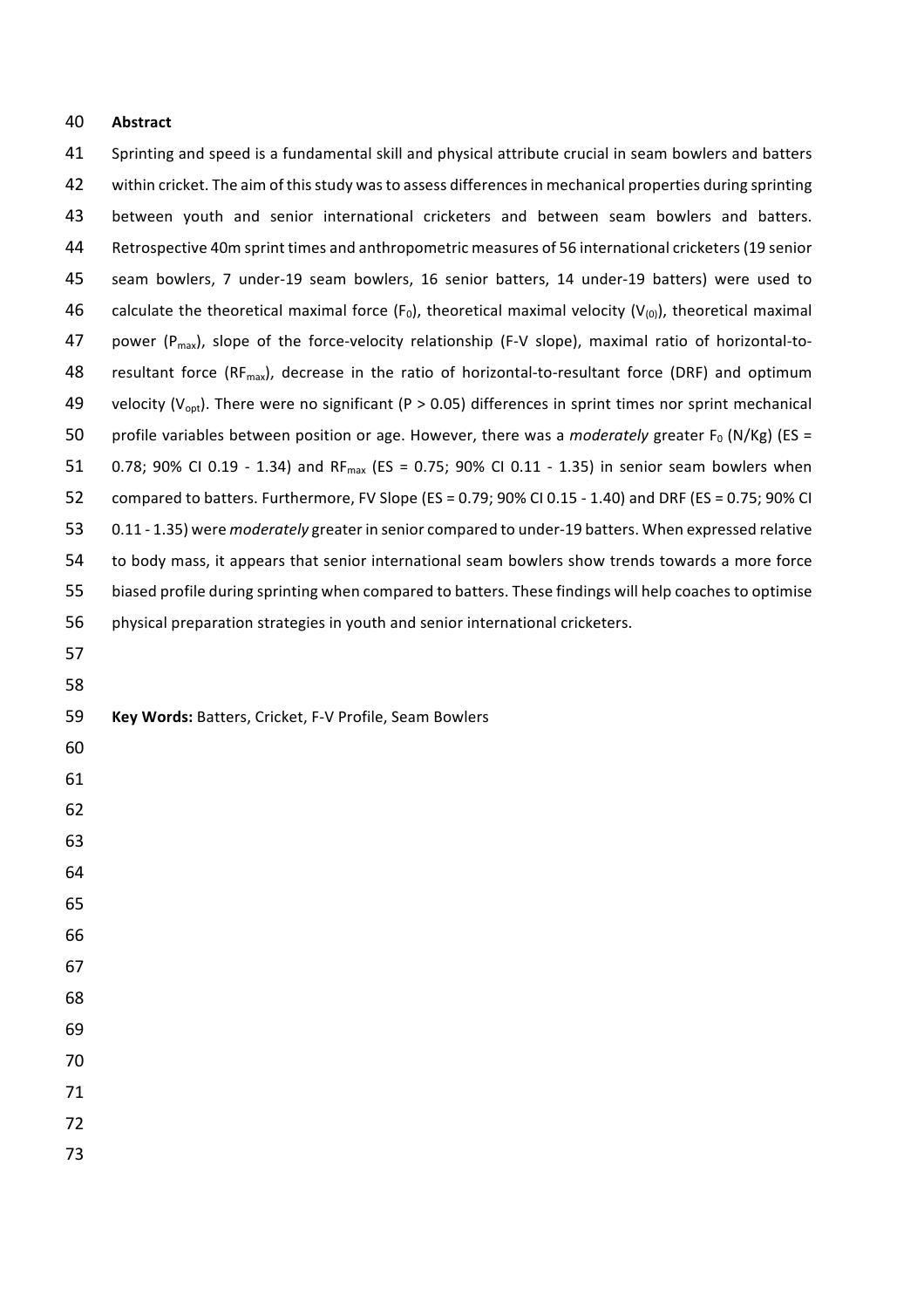#### 74 **Introduction**

75 Cricket is a team sport that has three competitive formats (multi-day, one-day and Twenty20) with 76 competition lasting between 3 h (Twenty20) and 5 days (multiday)<sup>1</sup>. The demands of cricket vary 77 between match format and position (batters, seam bowlers and wicketkeepers)  $^2$ , as noted by the 78 greater number of high intensity efforts during Twenty20 when compared to other formats  $2$ . 79 Furthermore, seam bowlers cover between 20-80% more distance and perform high intensity 80 locomotive activities up to 8 times more often compared to other positions (batters, spinners and 81 wicketkeepers) across cricket game formats<sup>2</sup>. However, all positions and game formats require 82 noteworthy volumes of maximal accelerations and high intensity running  $2-4$ . Consequently, 83 understanding and optimising the mechanical properties of sprint acceleration profiles is vital in 84 improving the efficiency of sprinting and performance in cricket.

85

86 Over recent years, sprint acceleration profiles (up to 40m) have been recorded using timing gates or 87 a radar gun and modelled to evaluate the mechanical properties of force application during sprinting 88  $\frac{5}{6}$ . Employing the aforementioned methods enables determination of the force-velocity-power 89 profile to be derived from the acceleration-time curve. This assessment allows coaches and sport 90 scientists to assess biomechanical limitations of over ground sprint acceleration in the field. The 91 biomechanical model is an analysis of the sprinters' kinematics and kinetics during the acceleration 92 phase of sprinting. The model is practically convenient, only requiring anthropometric and 93 spatiotemporal data to be collected by the practitioner. An inverse dynamic approach is then applied 94 to the centre of mass, to allow for the analysis of sprinting<sup>5</sup>. Theoretical maximal force (F<sub>0</sub>), theoretical 95 maximal velocity  $(V_0)$ , theoretical maximal power  $(P_{max})$ , slope of the force-velocity relationship (F-V 96 Slope), maximal ratio of horizontal-to-resultant force (RF<sub>max</sub>), decrease in the ratio of horizontal-to-97 resultant force (DRF) and optimum velocity ( $V_{opt}$ ) are all derived from the acceleration-time curve. 98 Until recently  $^{7, 8}$ , the mechanical properties of sprinting have only been assessed in a limited variety 99 of sport such as soccer  $9-11$ , rugby  $12$ , American football  $13$  and in world class sprinters  $14$ . Sprint 100 mechanical reference values now exist across a multitude of different sports, playing level and gender  $101$   $7.8$ , with notable differences observed. However, none have been documented within cricket.

102

103 Given the large difference in physiological demands of positional roles within an American football 104  $\pm$  team <sup>15</sup>, it is unsurprising that differences in mechanics were reported within a sample of 1254 athletes  $105$   $13$ . However, differences in sprint mechanics were only found between positions that were either 106 heavily dependent or not dependent on running. This study in American football appears to be the 107 only analysis of mechanical profiling across different positions within a specific sport. Understanding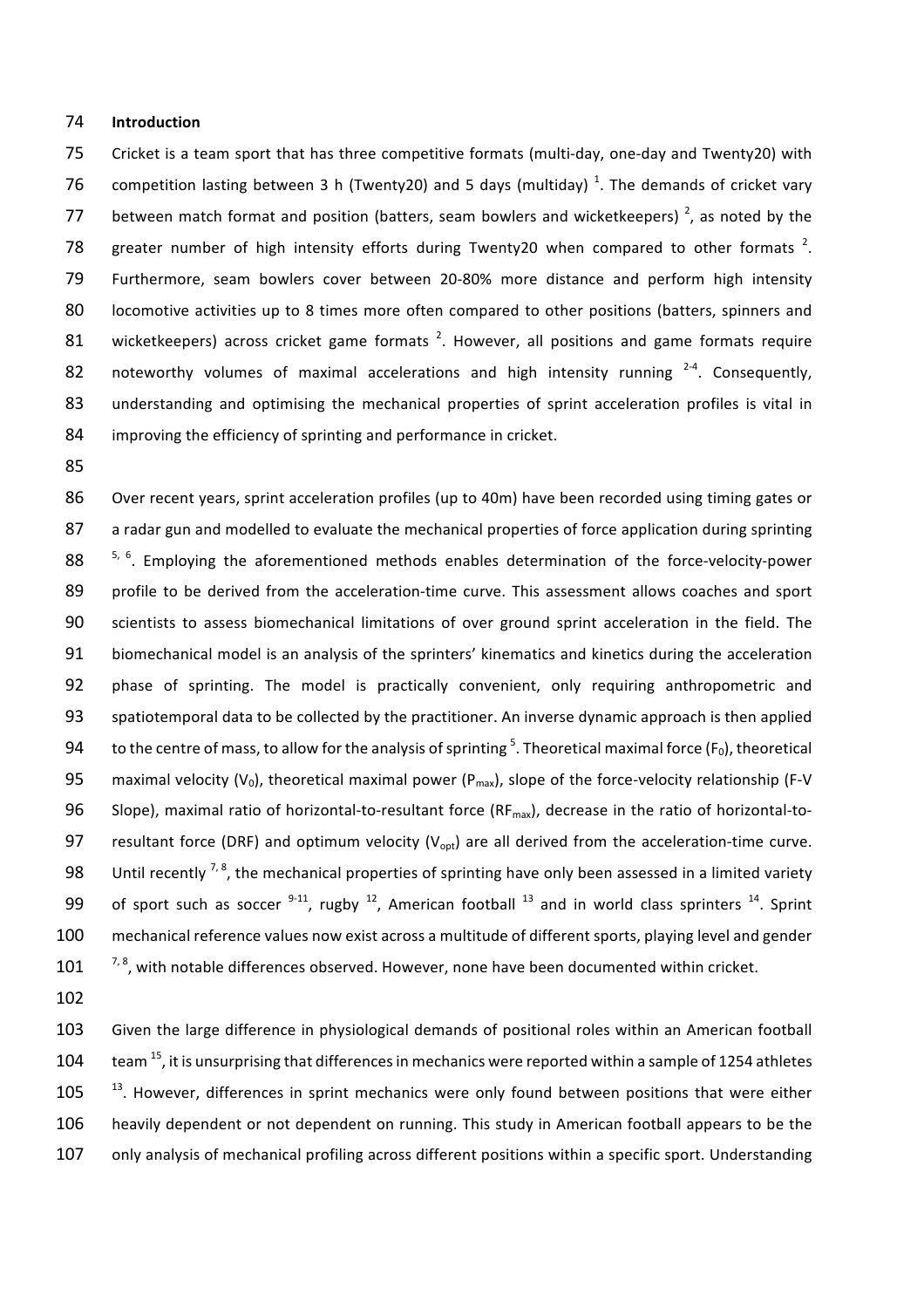108 the optimal mechanical profile for specific positions will assist coaches in developing individual and 109 position specific training programmes.

110

111 The demands of seam bowling and batting (as assessed via time motion analysis) vary substantially  $^{2}$ , 112  $^3$ . Batting consists of sprinting 20.2m with 180° turns <sup>16</sup>. During an innings, batters can perform in 113 excess of 40 turns  $^{16}$  and in Twenty20 cricket perform a mean sprint distance of 14m with a mean rest 114 period of 53s between sprints  $^{17}$ . Seam bowlers are exposed to greater volumes of high intensity linear 115 running compared to all other positions  $^{2,3}$ , partly due to run up speeds being as high as 6.8 m·s<sup>-1 18</sup>. 116 These differences between positions may influence the mechanical sprint profiles of seam bowlers 117 and batters. Research has demonstrated that it is advantageous for seam bowlers to be taller than 118 other positions in international cricket, as greater stature can increase factors such as the bounce of 119 the ball from the pitch  $^{19}$ . With this increase in stature, body mass is expected to be greater, thus 120 requiring a greater application of force during sprinting compared to batters (who are likely lighter) 121 to produce the same sprint speeds. Therefore, the aim of this study is to investigate differences in the 122 acceleration sprint mechanical profiles of international seam bowlers and batters. A secondary aim of 123 the study was to assess differences between age group and senior international cricketers, as 124 differences between the anthropometric characteristics of batters and seam bowlers may influence 125 the mechanical properties of sprinting. A final aim of the study was to explore differences in stature 126 and body mass between batters and seam bowlers across age groups.

- 127
- 128

#### 129 **Methods**

130 Participants

131 Fifty-six (mean  $\pm$  SD age; 22  $\pm$  4 years, stature; 1.84  $\pm$  0.07m, body mass; 81.2  $\pm$  9.3 kg) senior and 132 under-19 international cricketers took part in the study. Players were separated into four groups 133 based on their position and competition level (senior batters,  $n = 16$ ; senior seam bowlers,  $n = 19$ ; 134 under-19 batters,  $n= 14$ ; under-19 seam bowlers  $n= 7$ ). Figure 1 shows the mean  $\pm$  SD and individual 135 characteristics across each group. Senior international cricketers were defined as being involved in 136 the Senior International Pathway Programme (either Lions or Senior Men), whereas under-19 137 cricketers were only involved in the under-19 programme.

138

139 All athletes avoided strenuous exercise in the 24 hours before performance testing and were free from 140 musculoskeletal injury for three months prior to data collection. The study was based on pre-existing

141 data sets from physical performance testing days between 01/10/2018 - 01/07/2019. Data were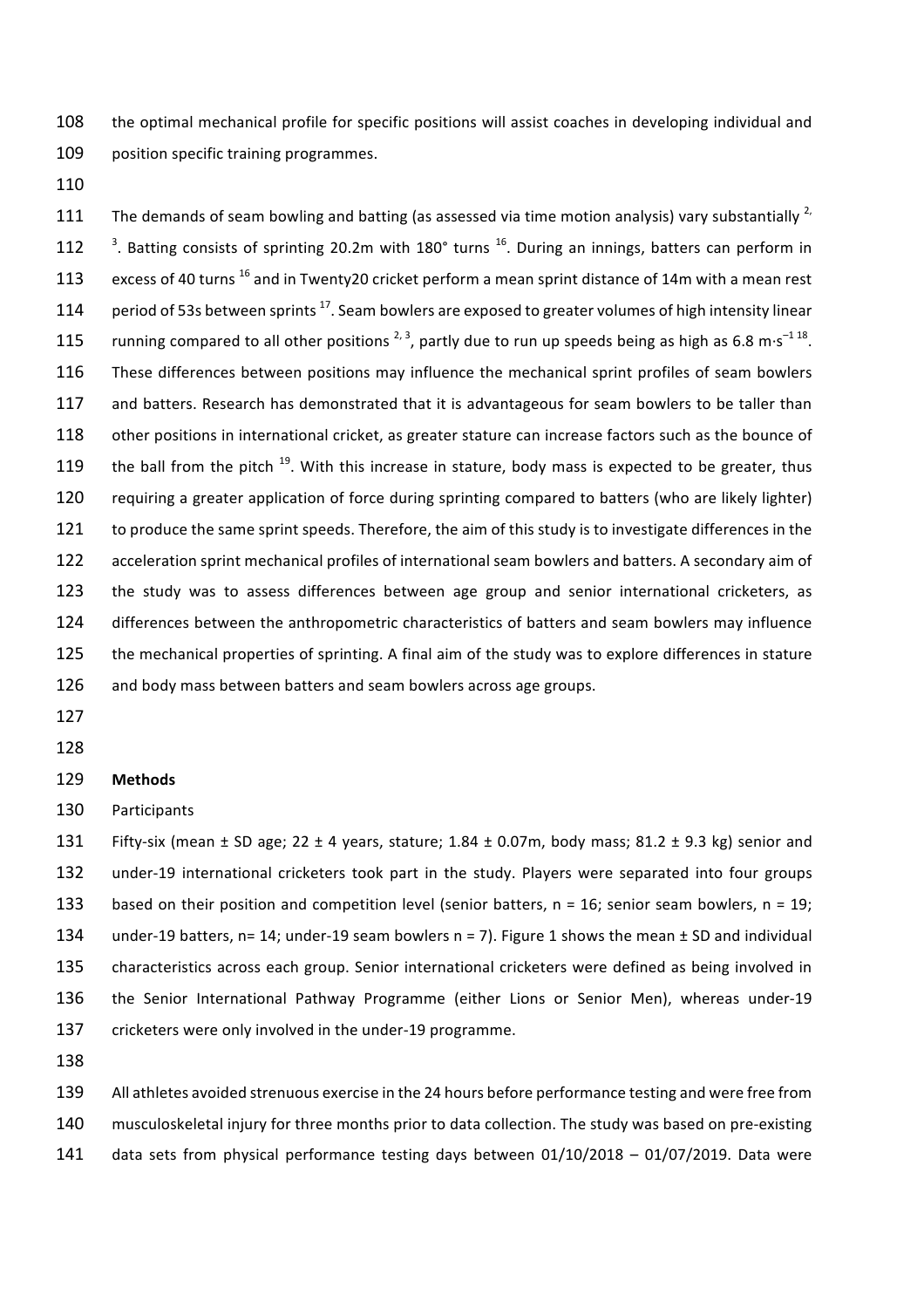142 collected as a part of routine physical athlete profiling with athletes and parents of under-18 143 cricketers' consenting to its use for research purposes. Retrospective ethics was granted through the 144 local ethics committee, in agreement with the Declaration of Helsinki.

145

### 146 Procedures

147 The study was a cross-sectional analysis comparing the mechanical sprint profiles between position 148 (seam bowlers Vs batters) and playing level (age group international Vs senior international). Sprint 149 performance was assessed over 10, 20, 30 and 40m and all tests were performed on the same 60m 150 indoor cricket training surface. As 30m split times were not collected from 5 players, only 10, 20 and 151 40m raw sprint times have been reported in this manuscript, however all available sprint times were 152 used in the F-V acceleration profile analysis. Participants wore suitable running trainers which had 153 been used previously by the athletes in maximal sprinting training sessions. Prior to testing, 154 participants performed a group warm-up delivered by the Strength and Conditioning Coach. All warm-155 ups consisted of 4-5 progressive sprints, building from 60 to 100% maximal effort. Following the warm-156 up and 3-5 min rest, three maximal 40m sprints were performed with 4 min rest between each sprint. 157 Participants started in a split stance position 50 cm behind the start line with the head and chest within 158 10 cm of the first beam.

159

160 The fastest 40m sprint time and participants body mass was used for analysis.  $F_0$ ,  $V_0$ ,  $P_{max}$ , F-V slope, 161 RF<sub>max</sub>, DRF and V<sub>opt</sub> were calculated using a published and custom built spreadsheet  $^{20}$ . The 162 aforementioned variables are calculated from the mono-exponential function of the velocity time 163 curve generated from the sprint split times entered on the custom-built spreadsheet<sup>20</sup>. This is derived 164 from the least-squared regression fitting procedure. Force velocity linear relationships were 165 calculated using horizontal acceleration of the participants' centre of mass (from running velocity 166 change over time) and ground reaction forces from body mass and aerodynamic friction. 167 Consequently,  $F_0$  and  $V_0$  are calculated as the x and y intercepts from the force velocity regression, 168 where the F-V slope is calculated.  $P_{max}$  was calculated as ( $F_0 \cdot v_0/4$ ) and RF<sub>max</sub> as the maximal horizontal-169 to-resultant force after 0.3s (beginning phase of the sprint). DRF was calculated as the linear decrease 170 in RF (or ability to maintain a high RF during the acceleration  $^{22, 23}$ . For specific calculations details see 171 Morin and Samozino  $21$  and Samozino et al.  $5$ .

172

173 Dual beam timing lights (Brower TC, Brower Timing System, Utah, USA) were placed at 0, 10, 20, 30 174 and 40m. The first timing gate was placed at the start line, mounted on tripods 1.0m above ground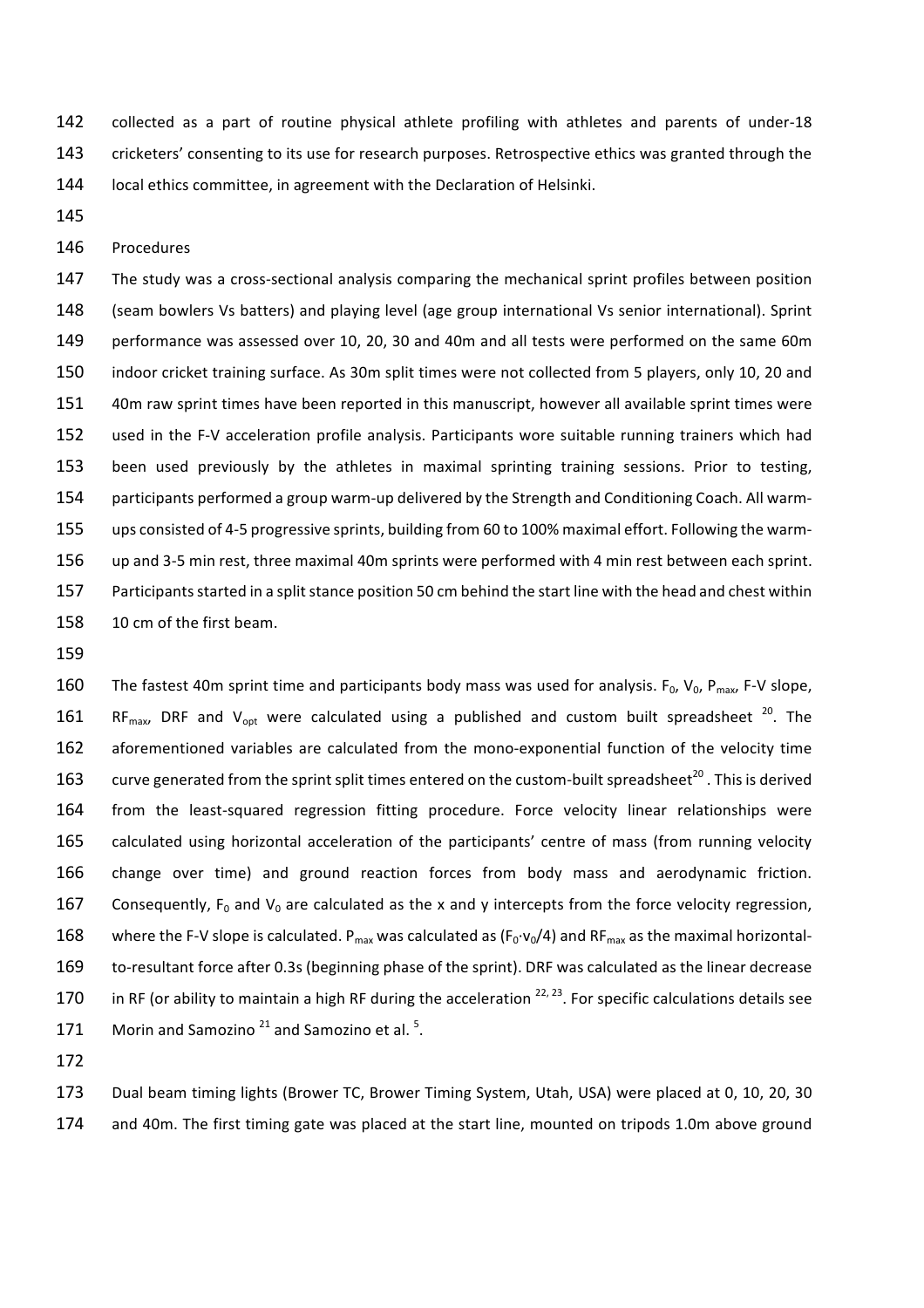175 level, while the remaining timing gates  $(10 - 40m)$  were mounted 1.3m above ground level. Prior to 176 sprinting body mass was recorded using SECA 862 Scales (Birmingham, UK).

177

## 178 Statistical Analyses

179 Data were analysed using SPSS (version 24.0, Chicago, Illinois, USA) and presented as mean  $\pm$  standard 180 deviation (SD). Visual inspection of the Q-Q plots and boxplots were used to assess the assumptions 181 of normality. Levene's test was used to check for homogeneity of variance before analyses. To detect 182 differences between age (youth, senior) and positions (seam bowlers, batters) a 2 x 2 ANOVA was 183 conducted. Alpha level was set at 0.05. If significant interactions were detected, *pairwise* comparisons 184 using a Bonferroni *post hoc* were performed with 90% confidence intervals (CI). The standardised 185 magnitude of effect  $(ES)^{24}$  difference was examined between groups (senior seam bowlers, under-19 186 seam bowlers, senior batters, under-19 batters). Based on data collected from elite experienced 187 athletes  $^{25}$  ES were set as trivial (<0.25), small (0.25-0.50), moderate (0.50-1.00), or large (>1.00).

188

189 Results

190 There was no significant (P > 0.05) difference in sprint times (10, 20 and 40m) between positions and 191 age (Table 1). However, there was a trend towards a *moderately* quicker (ES > 0.50) sprint time across 192 all distances for senior seam bowlers when compared to under-19 seam bowlers. Senior seam bowlers 193 also exhibited a *moderately* quicker time compared to senior batters across 10m (ES 0.53; CI -0.05 – 194 1.09) and  $20m$  (ES 0.54; CI -0.04 - 1.09).

195

196 There was a significant difference in body mass between positions ( $F_{(1,52)} = 8.6$ ; P < 0.01;  $\eta_p^2 = 0.14$ ) 197 and age (F<sub>(1,52)</sub> = 12.5; P < 0.001;  $\eta_p^2$  = 0.19). Figure 1 shows a significantly higher body mass in seam 198 bowlers compared to batters (P < 0.01; CI 2.7 – 9.9 kg) and senior compared to youth cricketers (P < 199 0.01; CI 3.9 – 11.2 kg). Stature was also significantly ( $F_{(1,52)} = 15.8$ ; P < 0.001;  $\eta_p^2 = 0.23$ ) different 200 between positions (Figure 1) with seam bowlers being significantly taller compared to batters (P < 201  $0.001$ ; CI 4.1 – 10.1 cm).

- 202
- 203 **\*\*\*\*\*Insert Table 1 around here\*\*\*\***

- 
- 205 **\*\*\*\***Insert Figure 1 around here\*\*\*\*
- 206 207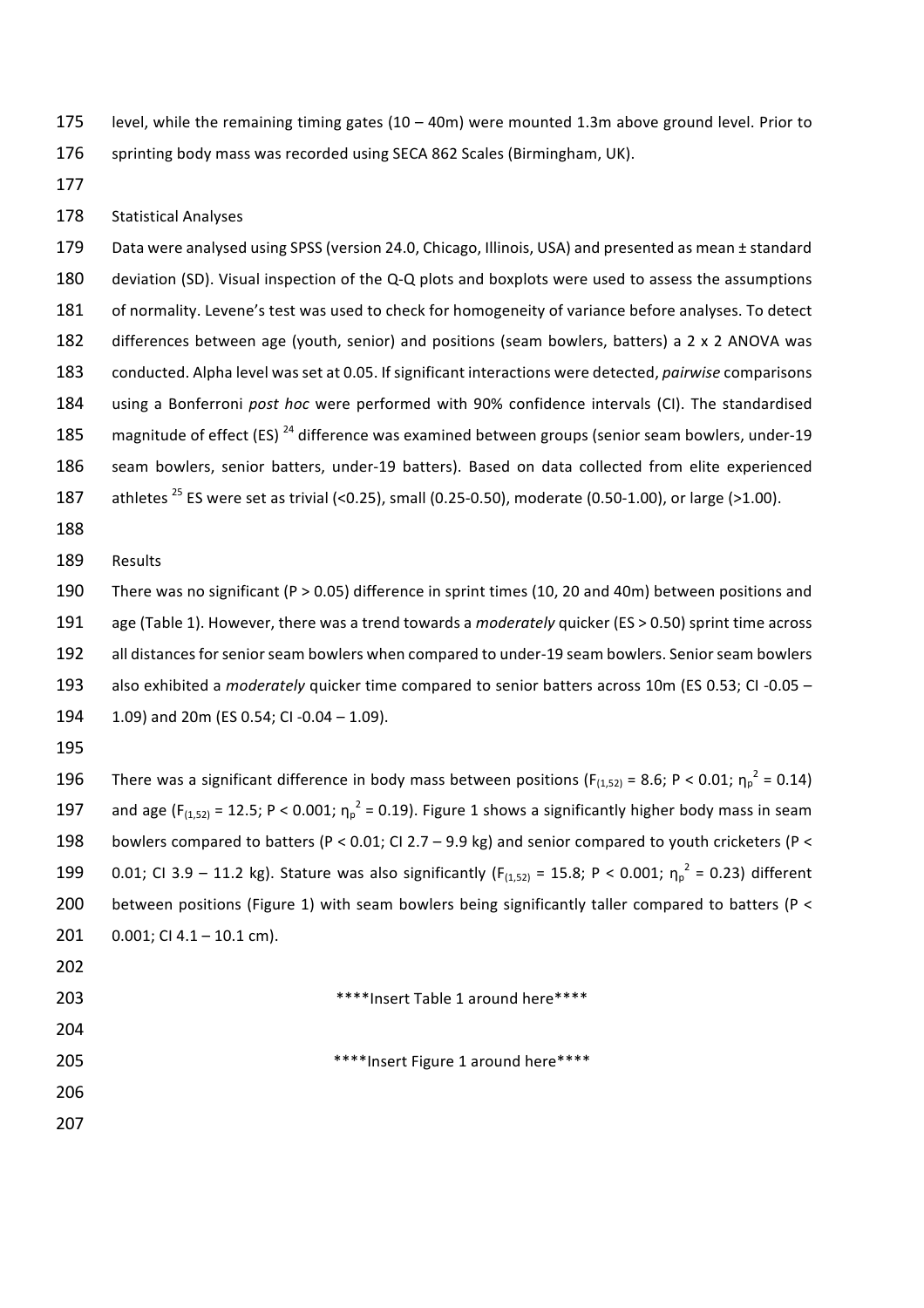| 208 | There were no significant differences ( $P > 0.05$ ) in any sprint mechanical variables. Individual and mean                       |
|-----|------------------------------------------------------------------------------------------------------------------------------------|
| 209 | responses are presented in Figure 2. The standardised effect size differences in sprint mechanical                                 |
| 210 | force-velocity profile between position and age are presented in Tables 3 and 4.                                                   |
| 211 |                                                                                                                                    |
| 212 | **** Insert Table 2 around here****                                                                                                |
| 213 |                                                                                                                                    |
| 214 | **** Insert Table 3 around here****                                                                                                |
| 215 |                                                                                                                                    |
| 216 | **** Insert Figure 2 around here****                                                                                               |
| 217 |                                                                                                                                    |
| 218 | Discussion                                                                                                                         |
| 219 | The aim of the study was to assess differences in the acceleration sprint mechanical profiles of seam                              |
| 220 | bowlers and batters across under-19 and senior international cricketers. The main findings of this                                 |
| 221 | study were that despite the senior international bowlers exhibiting greater body mass and stature,                                 |
| 222 | this was not detrimental to sprinting performance. Senior international seam bowlers even showed                                   |
| 223 | trends towards a greater application of force, relative to body mass in sprinting compared to senior                               |
| 224 | batters. Furthermore, it was observed that senior batters have a trend towards a more velocity                                     |
| 225 | dominant profile when compared to under-19 batters.                                                                                |
| 226 |                                                                                                                                    |
| 227 | The results from this study showed no significant differences in the mechanical acceleration profiles                              |
| 228 | between positions and in under-19 compared to senior international cricketers. However, it should be                               |
| 229 | noted that there are a number of potential trends. Senior seam bowlers exhibited a moderately higher                               |
| 230 | $F_0$ (N/kg) (ES = 0.78; 90% CI 0.19 - 1.34) and RF <sub>max</sub> (ES = 0.75; 90% CI 0.11 - 1.35) compared to senior              |
| 231 | batters. As RF <sub>max</sub> represents the ability to apply horizontal force during the early steps of acceleration              |
| 232 | and $F_0$ (N/kg) represents the initial step during the start of the acceleration, it seems appropriate that                       |
| 233 | there are similar <i>moderately</i> greater values of $F_0$ (N/kg) and R $F_{\text{max}}$ in senior seam bowlers compared          |
| 234 | with senior batters. Higher $F_0$ (N/kg) and RF <sub>max</sub> suggest that senior seam bowlers are able to generate               |
| 235 | greater forces in the first few steps of sprinting. Senior seam bowlers have been shown to perform a                               |
| 236 | greater number of sprints across training, during Twenty20, one day and multiday cricket <sup>2, 3</sup> . The                     |
| 237 | volume of sprinting the senior seam bowlers have been exposed to throughout their careers may                                      |
| 238 | suggest why a moderate difference between positions at senior but not under-19 level was observed                                  |
| 239 | here. Even though much of the high speed running performed by seam bowlers is submaximal and                                       |
| 240 | could be considered lacking as an adaptation stimulus, previous research has shown improvements in                                 |
| 241 | sprinting performance following submaximal high speed running $^{26}$ . The greater F <sub>0</sub> (N/kg) and RF <sub>max</sub> in |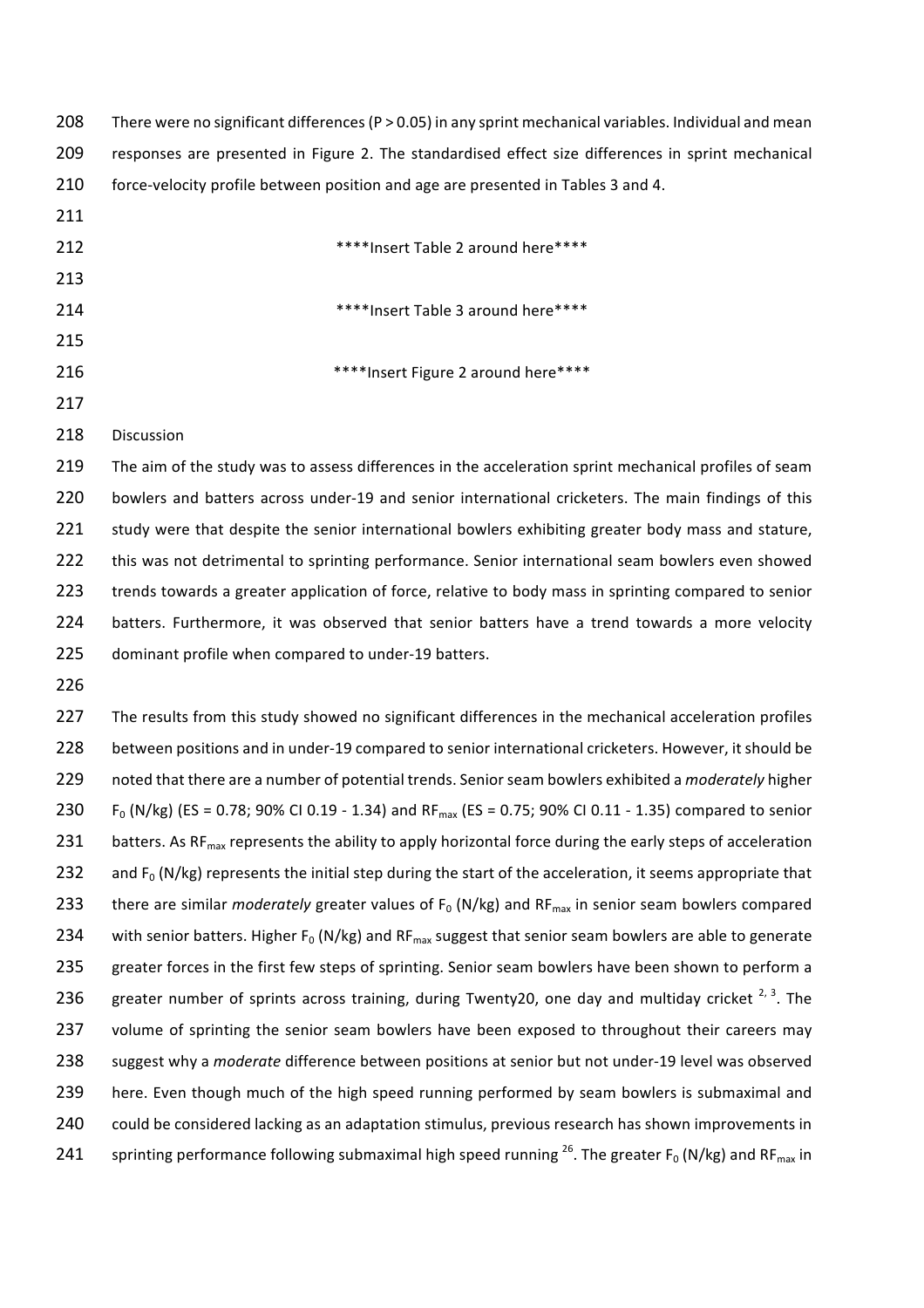242 seam bowlers compared to senior batters cannot be solely explained by the longer and higher number 243 of high intensity accelerations actions during matches  $^{17}$  and training  $^{3,27}$  across a career. Seam bowlers 244 are exposed to up to 9 times body mass during the delivery phase of seam bowling  $^{28}$ . This exposure 245 can be over 300 times during a game, which over time is a considerable training stimulus, given 246 previous research has shown as little as 120 high load drop jumps per week for 10 weeks has enhanced 247 10m sprint times  $^{29}$ . As minimal sprinting kinematic differences have been demonstrated in fielding 248 positions <sup>30</sup>, it is logical to suggest that the *moderate* differences in sprinting profiles are not fielding 249 related. It is hypothesised that consistent exposure to high forces contributes to the greater force 250 production capabilities observed here in senior seam bowlers compared to senior batters during the 251 acceleration of sprinting. However, this study was a cross-sectional analysis and reports no change in 252 F<sub>0</sub> and RF<sub>max</sub> between under-19 and senior seam bowlers, further research examining the longitudinal 253 analysis of mechanical sprint profiles will assist in determining temporal changes between batters and 254 bowlers. 

255

256 Previous work has reported differences in the mechanical sprinting profiles between numerous sports 257  $17, 8$ . Acceleration and explosive sports such as bobsleigh, soccer and athletic jumping showed higher 258 RF<sub>max</sub> and F<sub>0</sub> values<sup>7</sup>. Consequently, it is unsurprising that there are *moderately* greater RF<sub>max</sub> and F<sub>0</sub> 259 values in senior seam bowlers compared to senior batters. Whilst differences in sprint mechanical 260 profiles have been reasonably well established between sports, this study adds to the small body of 261 work assessing differences in positional sprint mechanical profiles<sup>13</sup> and research in mechanically 262 similar sports such as rugby league compared to rugby union  $^{12}$  and futsal compared to soccer  $^{11}$ . Based 263 on the findings from the current study and the aforementioned previous studies, it appears that force 264 velocity profiling may be appropriate to detect differences within and between mechanically similar 265 sports and positions.

266

267 There was a *moderate* increase in the F-V Slope (ES = 0.79; 90% CI 0.15 - 1.40) and DRF (ES = 0.75; 90% 268 CI 0.11 - 1.35) in the senior batters compared to the under-19 batters, despite no significant 269 differences. As DRF represents the maintenance of net horizontal force production with increasing 270 running speeds and has been shown to be almost perfectly correlated with differences in F-V slope  $^7$ , 271 it is unsurprising both showed a *moderate* increase in the senior batters compared to the under-19 272 batters. It is unclear why senior batters have a more velocity dominant profile compared to under-19 273 batters. This trend was not seen in under-19 seam bowlers when compared to senior seam bowlers. 274 It may be there is a maximal force adaptive response to seam bowling from high forces exposed to 275 during each bowling delivery  $31$  across playing years, that may explain less of a shift to a more dominate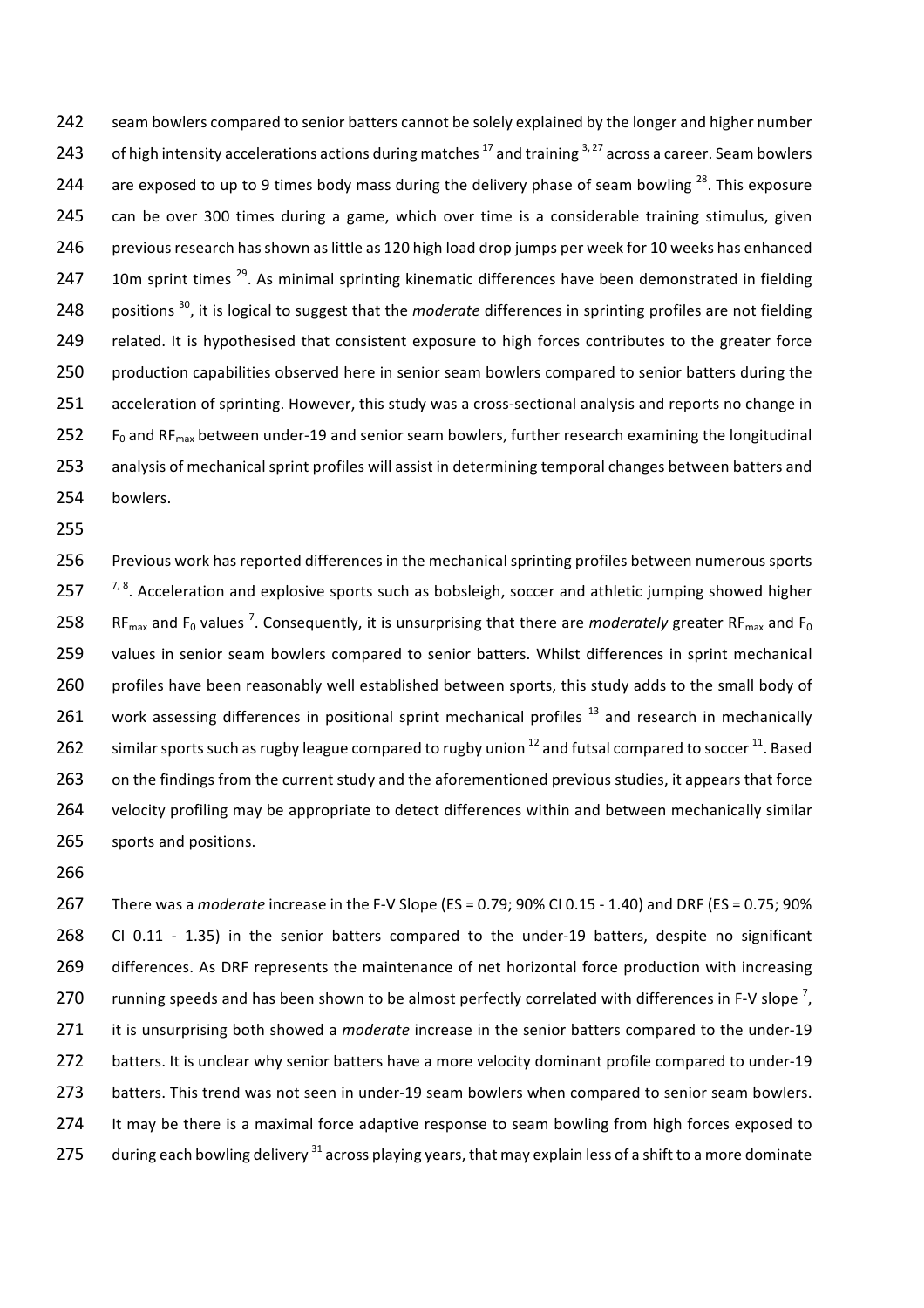276 velocity profile. The cross-sectional design of this study makes any conclusions around long term 277 adaptations from seam bowling or batting very speculative.

278

279 A *moderately* faster sprint time (10, 20 and 40m) in senior compared to under-19 seam bowlers and 280 in senior seam bowlers compared to senior batters was observed at 10m (ES = 0.53; 90% CI -0.05 -281 1.09) and 20m (ES 0.54; CI -0.04 - 1.09). However, this was not significantly different. This is the first 282 study in cricket to identify that like other sports, sprint ability may be different between positions  $32-$ 283  $34$  and age<sup>34</sup>. The uncorrected sprint times in this study are comparable to county cricket data <sup>35</sup>, but 284 are notably quicker than those previously reported in other senior  $36,37$  and academy county cricketers  $285$  <sup>38</sup>. Whilst cricket is highly skill dependant sport, it appears that there may be an enhancement in 286 physical capacities which are associated with international cricketers. Future research should look to 287 establish differences in demands and physical attributes of first class compared to international 288 cricket. 

289

290 Unsurprisingly, seam bowlers were taller than batters. Specific studies have presented the stature of 291 first class  $39,40$  and international seam bowlers  $41$ . This is the first study to present a comparison within 292 international under-19 and senior cricketers. Previous work has reported that anthropometric 293 characteristics correlate with ball release speed in seam bowlers  $40$ . Further highlighting the 294 importance of seam bowlers' stature, up to 80% of the wickets in international cricketers have been 295 from seam bowlers that are above 1.83m  $^{19}$ . Conversely, separate research has reported that 296 anthropometric characteristics have less of an influence on bowling performance in senior cricketers 297  $142$ . What is clear from our results is that the greater stature observed in seam bowlers does not reduce 298 sprint performance and may even contribute to enhancing sprint qualities. Other factors such as the 299 higher release angle of delivery are clearly advantageous characteristics associated with taller seam 300 bowlers<sup>43</sup>. It is difficult to determine the exact reason for the greater stature with seam bowlers, but 301 as athletes are subjectively selected for national teams, it is logical to suggest coaches' have a 302 preference towards taller bowlers. The taller seam bowlers observed in this study may also explain 303 the *moderately* quicker sprint times demonstrated in senior seam bowlers when compared to senior 304 batters. Elite sprinters have shown an historic increase in stature<sup>44</sup> with longer limbs suggested to be 305 an advantage in sprinting  $45$ . A subsequent increase in stride length would mean an increase in force 306 during the initial accelerations steps, which may explain the *moderately* greater in RF<sub>max</sub> and  $F_0$  values 307 in seam bowlers when compared to seam batters observed here. Further research investigating the 308 kinematic changes between positions in cricket would allow for more definite conclusions to be made. 309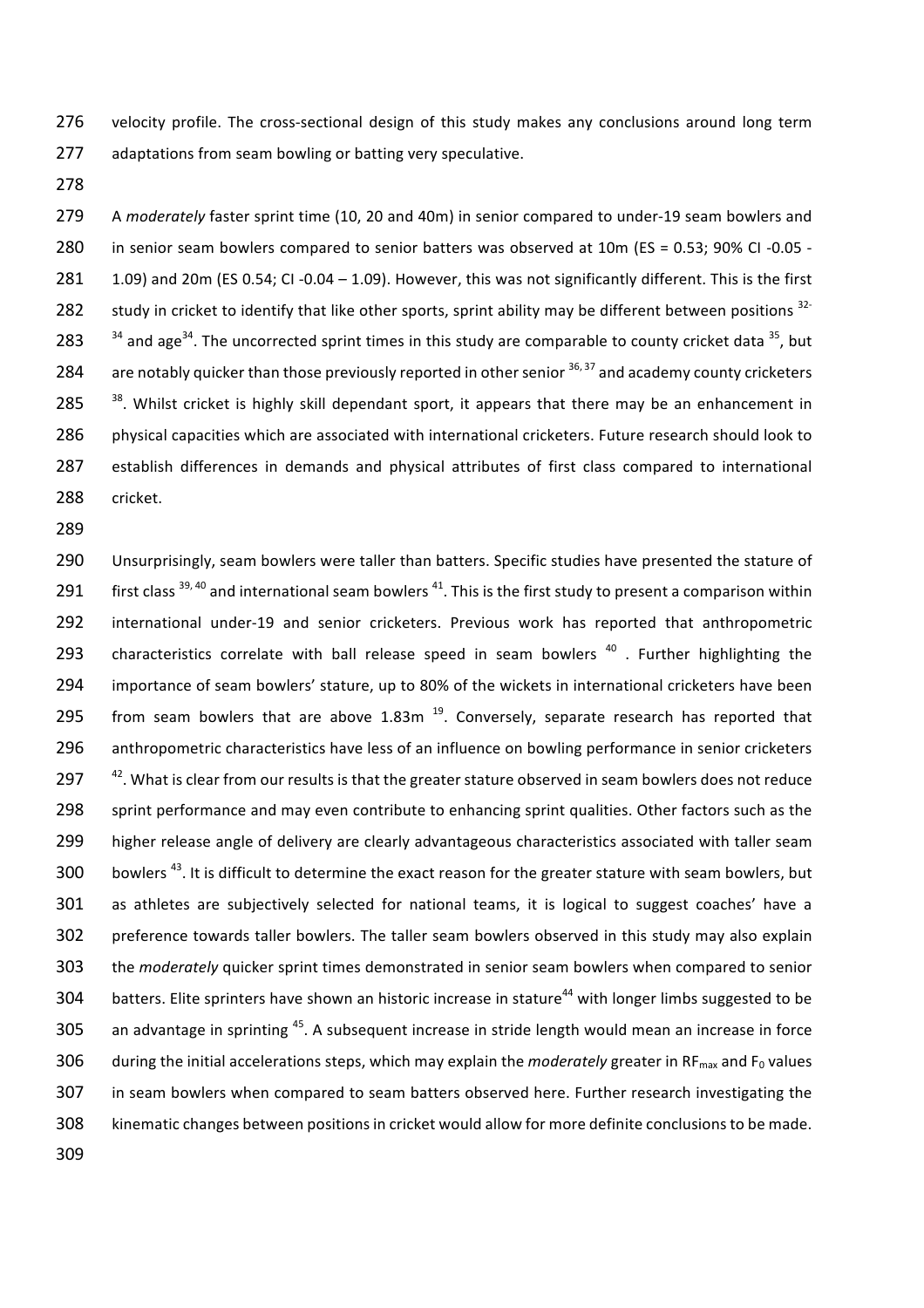310 There were differences in body mass between senior international and under-19 cricketers. The exact 311 composition of the greater body mass is open to speculation but the likely explanation is greater 312 muscle mass. Previous work has shown correlations between strength and bowling release speed  $42$ 313 and consequently large parts of the physical preparations strategy are targeted at increasing strength  $314$   $46,47$ . Other sports such as rugby have reported continued increases in body mass, and in some cases 315 stature until athletes reach their early 20's <sup>48</sup>. The lower body mass reported in the under-19 cricketers 316 may also be a result of the athletes continued growth. The greater body mass in the seam bowlers 317 compared to batters observed here is likely due to the seam bowlers being taller.

318

319 Although collection of the data was standardised between groups, there are some limitations in the 320 comparisons of the results presented here to other athletic populations. Within the current study, 321 sprint mechanical profiles were calculated retrospectively using timing gates. The use of timing gates 322 to assess sprinting profiles has been shown to be valid and reliable  $49$ . However, when using 323 retrospective sprint data from timing gates there are notable limitations<sup>7,11</sup>. For example, it is advised 324 participants are placed 5-10 cm directly behind the triggering beam so the initial horizontal movement 325 is captured. In previous work, 0.5s has been added to sprint times for all groups to compensate for 326 the first movement triggering<sup>7</sup>. The same methodological approach was used in this study. However, 327 instructions were given to the participants to move their torso towards the beam. As a result, the 0.5s 328 may have over compensated for the forward momentum when the start beam was triggered and 329 comparing this data to other literature may not be appropriate. Previous literature that has not added 330 0.5s to the sprint times has reported an overestimation in  $F_0$  data <sup>13</sup>. Even though these data are 331 subjected to this limitation, the data offer a standardised position and age comparison in international 332 cricket within this population.

333

334 There a several notable practical applications for these data. The findings from this study will serve to 335 enhance the targeted prescription and planning of physical preparation strategies in cricket. Given 336 there are few differences in theoretical maximal force between under-19 senior bowlers and senior 337 batters, it is suggested that further targeted maximal force training may support the enhancement of 338 sprint acceleration. The data indicate a large variability in the sprint mechanical profiles within each 339 group (under-19 seam bowlers, under-19 batters, senior seam bowlers, senior batters), therefore 340 mechanical profile of individual athletes and individualised sprint programming of cricketers is advised 341 to maximise performance. Future research should focus on tracking longitudinal changes in the sprint 342 mechanics within the same individuals.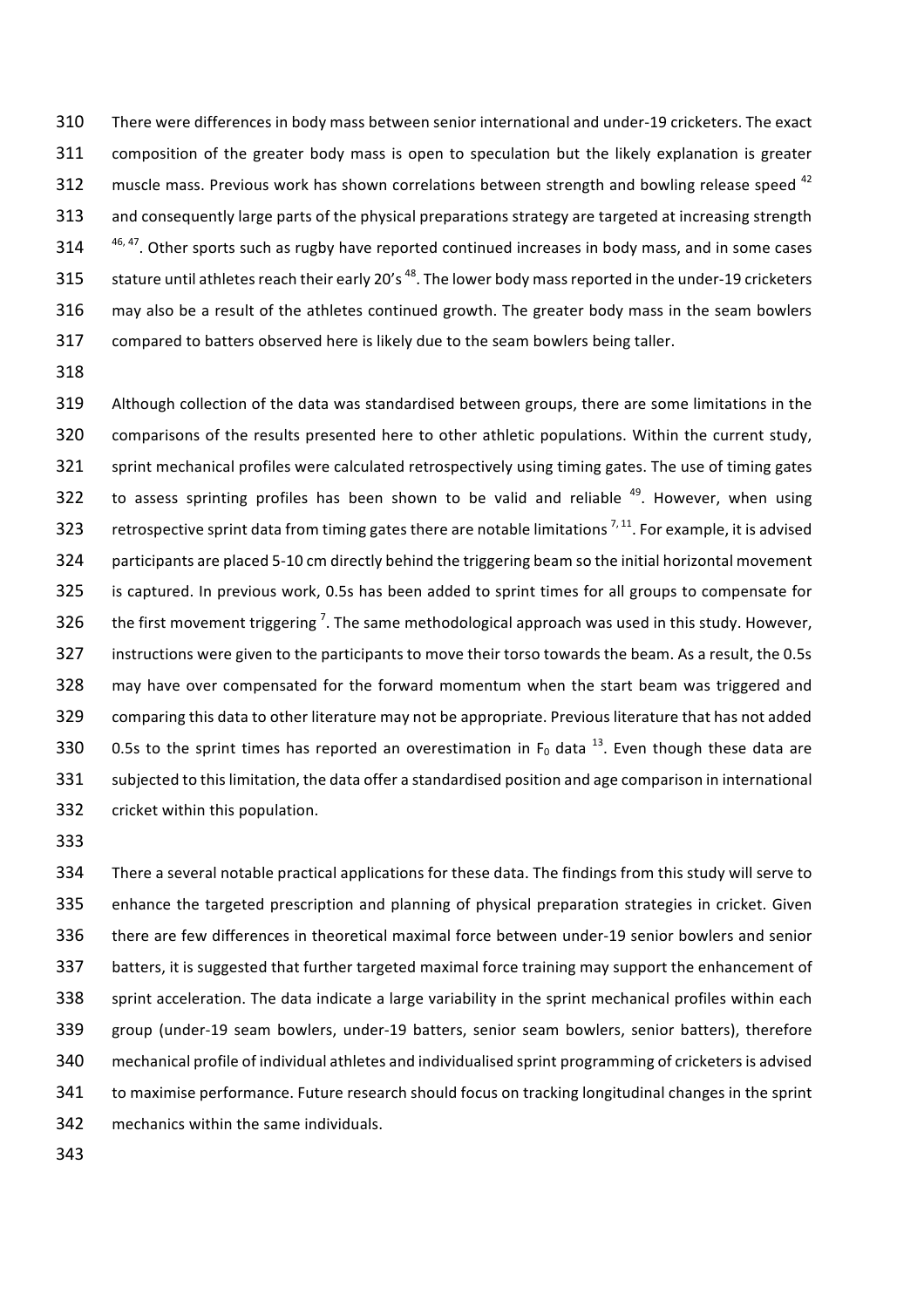| 344 | In summary, this study examined the differences in mechanical sprinting profiles between batters and  |
|-----|-------------------------------------------------------------------------------------------------------|
| 345 | seam bowlers across senior and under-19 international cricketers. Whilst, there were no statistically |
| 346 | significant differences in the mechanical profiles of senior seam bowlers, moderately higher force    |
| 347 | production when expressed relative to body mass was observed, despite a higher body mass in           |
| 348 | international seam bowlers. This greater force is likely due to the regular exposure to high forces   |
| 349 | experienced during seam bowling. Senior batters appear to demonstrate a more velocity bias            |
| 350 | compared to under-19 batters. The precise reasons for these differences are currently unclear.        |
| 351 |                                                                                                       |
| 352 |                                                                                                       |
| 353 |                                                                                                       |
| 354 |                                                                                                       |
| 355 |                                                                                                       |
| 356 |                                                                                                       |
| 357 |                                                                                                       |
| 358 |                                                                                                       |
| 359 |                                                                                                       |
| 360 |                                                                                                       |
| 361 |                                                                                                       |
| 362 |                                                                                                       |
| 363 |                                                                                                       |
| 364 |                                                                                                       |
| 365 |                                                                                                       |
| 366 |                                                                                                       |
| 367 |                                                                                                       |
| 368 |                                                                                                       |
| 369 |                                                                                                       |
| 370 |                                                                                                       |
| 371 |                                                                                                       |
| 372 |                                                                                                       |
| 373 |                                                                                                       |
| 374 |                                                                                                       |
| 375 |                                                                                                       |
| 376 |                                                                                                       |
| 377 |                                                                                                       |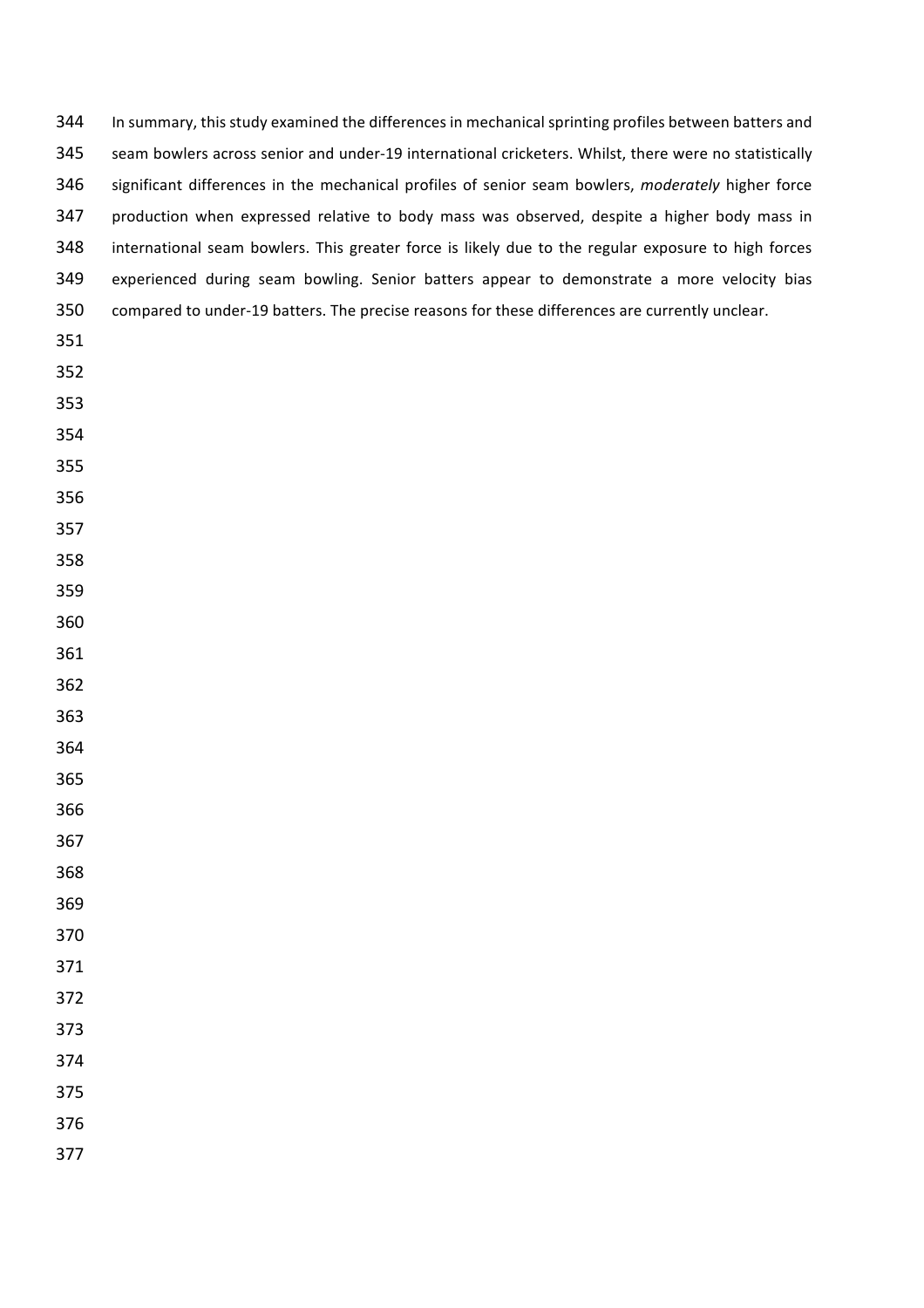378 Reference List

379 1. Petersen CJ, Pyne DB, Portus MR, et al. Comparison of player movement patterns 380 between 1-day and test cricket. *J Strength Cond Res* 2011; 25: 1368-1373. DOI: 381 10.1519/JSC.0b013e3181da7899.

382 2. Petersen CJ, Pyne D, Dawson B, et al. Movement patterns in cricket vary by both 383 position and game format. *J Sports Sci* 2010; 28: 45-52. DOI: 10.1080/02640410903348665 384 917672590 [pii].

385 3. Cooke K, Outram T, Brandon R, et al. The Difference in Neuromuscular Fatigue and 386 Workload During Competition and Training in Elite Cricketers Int J Sports Physiol Perform 387 2019; 14: 439-444. DOI: 10.1123/ijspp.2018-0415.

388 4. Tallent J, Higgins M, Parker N, et al. Quantification of bowling workload and changes 389 in cognitive function in elite fast bowlers in training compared with twenty20 cricket. *J Sport* 390 *Med Phys Fit* 2019; 59: 35-41 DOI: 10.23736/S0022-4707.17.07940-3.

391 5. Samozino P, Rabita G, Dorel S, et al. A simple method for measuring power, force, 392 velocity properties, and mechanical effectiveness in sprint running. Scand J Med Sci Spor 393 2016; 26: 648-658. DOI: 10.1111/sms.12490.

394 6. Cross MR, Brughelli M, Samozino P, et al. Methods of Power-Force-Velocity Profiling 395 During Sprint Running: A Narrative Review. Sports Med 2017; 47: 1255-1269. DOI: 396 10.1007/s40279-016-0653-3.

- 397 7. Haugen TA, Breitschadel F and Seiler S. Sprint mechanical variables in elite athletes: 398 Are force-velocity profiles sport specific or individual? *PLoS One* 2019; 14: e0215551. DOI: 399 10.1371/journal.pone.0215551.
- 400 8. Jimenez-Reyes P, Samozino P, Garcia-Ramos A, et al. Relationship between vertical 401 and horizontal force-velocity-power profiles in various sports and levels of practice. *PeerJ* 402 2018; 6: e5937. DOI: 10.7717/peerj.5937.
- 403 9. Rakovic E, Paulsen G, Helland C, et al. The effect of individualised sprint training in 404 elite female team sport athletes: A pilot study. *J Sports Sci* 2018; 36: 2802-2808. DOI: 405 10.1080/02640414.2018.1474536.
- 406 10. Buchheit M, Samozino P, Glynn JA, et al. Mechanical determinants of acceleration 407 and maximal sprinting speed in highly trained young soccer players. *J Sports Sci* 2014; 32: 408 1906-1913. DOI: 10.1080/02640414.2014.965191.
- 409 11. Jimenez-Reyes P, Garcia-Ramos A, Cuadrado-Penafiel V, et al. Differences in Sprint 410 Mechanical Force-Velocity Profile Between Trained Soccer and Futsal Players. *Int J Sports* 411 *Physiol Perform* 2019; 14: 478-485. DOI: 10.1123/ijspp.2018-0402.

412 12. Cross MR, Brughelli M, Brown SR, et al. Mechanical Properties of Sprinting in Elite 413 Rugby Union and Rugby League. *Int J Sports Physiol Perform* 2015; 10: 695-702. DOI:

- 414 10.1123/ijspp.2014-0151.
- 415 13. Delaney JA, Olson TM and Morin JB. Sprint acceleration mechanical profiling for the 416 NFL draft. Sport Performance and Science Reports 2018; May 27.
- 417 14. Rabita G, Dorel S, Slawinski J, et al. Sprint mechanics in world-class athletes: a new 418 insight into the limits of human locomotion. *Scand J Med Sci Sports* 2015; 25: 583-594. DOI: 419 10.1111/sms.12389.
- 420 15. Wellman AD, Coad SC, Goulet GC, et al. Quantification of Competitive Game
- 421 Demands of NCAA Division I College Football Players Using Global Positioning Systems. *J*
- 422 *Strength Cond Res* 2016; 30: 11-19. DOI: 10.1519/JSC.0000000000001206.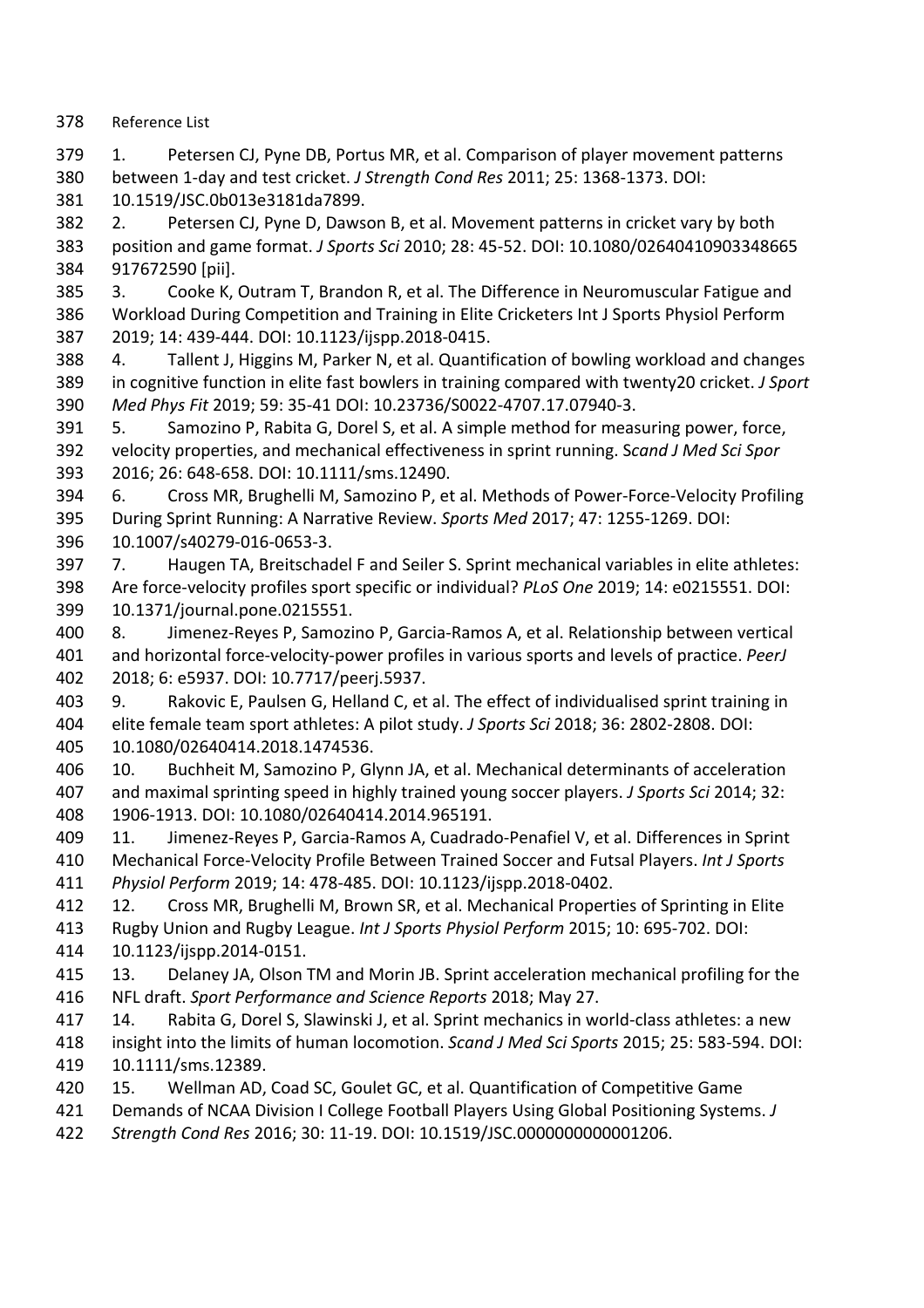- 423 16. Duffield R and Drinkwater EJ. Time-motion analysis of Test and One-Day
- 424 international cricket centuries. *J Sports Sci* 2008; 26: 457-464. DOI:
- 425 10.1080/02640410701644026.
- 426 17. Petersen CJ, Pyne DB, Portus M, et al. Quantifying positional movement patterns in 427 Twenty20 cricket. *Int J Perf Anal Spor 2009*; 9: 165-170.
- 428 18. Worthington PJ, King MA and Ranson CA. Relationships between fast bowling
- 429 technique and ball release speed in cricket. *J Appl Biomech* 2013; 29: 78-84. DOI:
- 430 10.1123/jab.29.1.78.
- 431 19. Johnstone JA, Mitchell AC, Hughes G, et al. The athletic profile of fast bowling in 432 cricket: a review. *J Strength Cond Res* 2014; 28: 1465-1473.
- 433 DOI:10.1519/JSC.0b013e3182a20f8c.
- 434 20. Morin JB and Samozino P. Spreadsheet for sprint acceleration force-velocity-power
- 435 profiling,https://www.researchgate.net/publication/321767606\_Spreadsheet\_for\_Sprint\_ac 436 celeration\_force-velocity-
- 437 power\_profiling? sg=CuBBw\_XwgEAtdCkL8QKaMMLUEFzmLpEIkMDsHU8dJoYTgIEc2ajruKZ 438 RlXrNB7njaQPI-HyYZ5SJiJ5I9ViryIwEvCxzpweYnPHHcVjJ.FNC82J-
- 439 TAKYvWmcYRn5itbWhbTST\_WIyHM9Z7VPv\_bAQ-
- 440 yvAm9WMnmdEyYOb7DccGEWA3g1\_GmcC3KlwRiQERQ (2017).
- 441 21. Morin JB and Samozino P. Interpreting Power-Force-Velocity Profiles for
- 442 Individualized and Specific Training. *Int J Sports Physiol Perform* 2016; 11: 267-272. DOI:
- 443 10.1123/ijspp.2015-0638.
- 444 22. Morin JB, Edouard P and Samozino P. Technical ability of force application as a 445 determinant factor of sprint performance. *Med Sci Sports Exerc* 2011; 43: 1680-1688. DOI: 446 10.1249/MSS.0b013e318216ea37.
- 447 23. Jimenez-Reyes P, Garcia-Ramos A, Parraga-Montilla JA, et al. Seasonal Changes in the 448 Sprint Acceleration Force-Velocity Profile of Elite Male Soccer Players. *J Strength Cond Res* 449 2020. DOI: 10.1519/JSC.00000000000003513.
- 450 24. Cohen J. *Statistical power analysis for the behavioural sciences*. Hillsdale, NJ: 451 Routledge., 1988.
- 452 25. Rhea MR. Determining the magnitude of treatment effects in strength training 453 research through the use of the effect size. *J Strength Cond Res* 2004; 18: 918-920. DOI: 454 10.1519/14403.1.
- 455 26. Behringer M, Behlau D, Montag JCK, et al. Low-Intensity Sprint Training With Blood 456 Flow Restriction Improves 100-m Dash. *J Strength Cond Res* 2017; 31: 2462-2472. DOI: 457 10.1519/JSC.0000000000001746.
- 458 27. Vickery W, Dascombe B and Duffield R. The Association Between Internal and
- 459 External Measures of Training Load in Batsmen and Medium-Fast Bowlers During Net-Based
- 460 Cricket Training. *Int J Sports Physiol Perform* 2017; 12: 247-253. DOI: 10.1123/ijspp.2015-461 0770.
- 462 28. Hurrion PD, Dyson R and Hale T. Simultaneous measurement of back and front foot 463 ground reaction forces during the same delivery stride of the fast-medium bowler. *J Sports* 464 *Sci* 2000; 18: 993-997. DOI: 10.1080/026404100446793.
- 465 29. Dello Iacono A, Martone D, Milic M, et al. Vertical- vs. Horizontal-Oriented Drop
- 466 Jump Training: Chronic Effects on Explosive Performances of Elite Handball Players. *J*
- 467 *Strength Cond Res* 2017; 31: 921-931. DOI: 10.1519/JSC.0000000000001555.
- 468 30. Robert GL, Callaghan SJ and Jeffriess MD. Acceleration kinematics in cricketers: 469 implications for performance in the field. *J Sports Sci Med* 2014; 13: 128-136.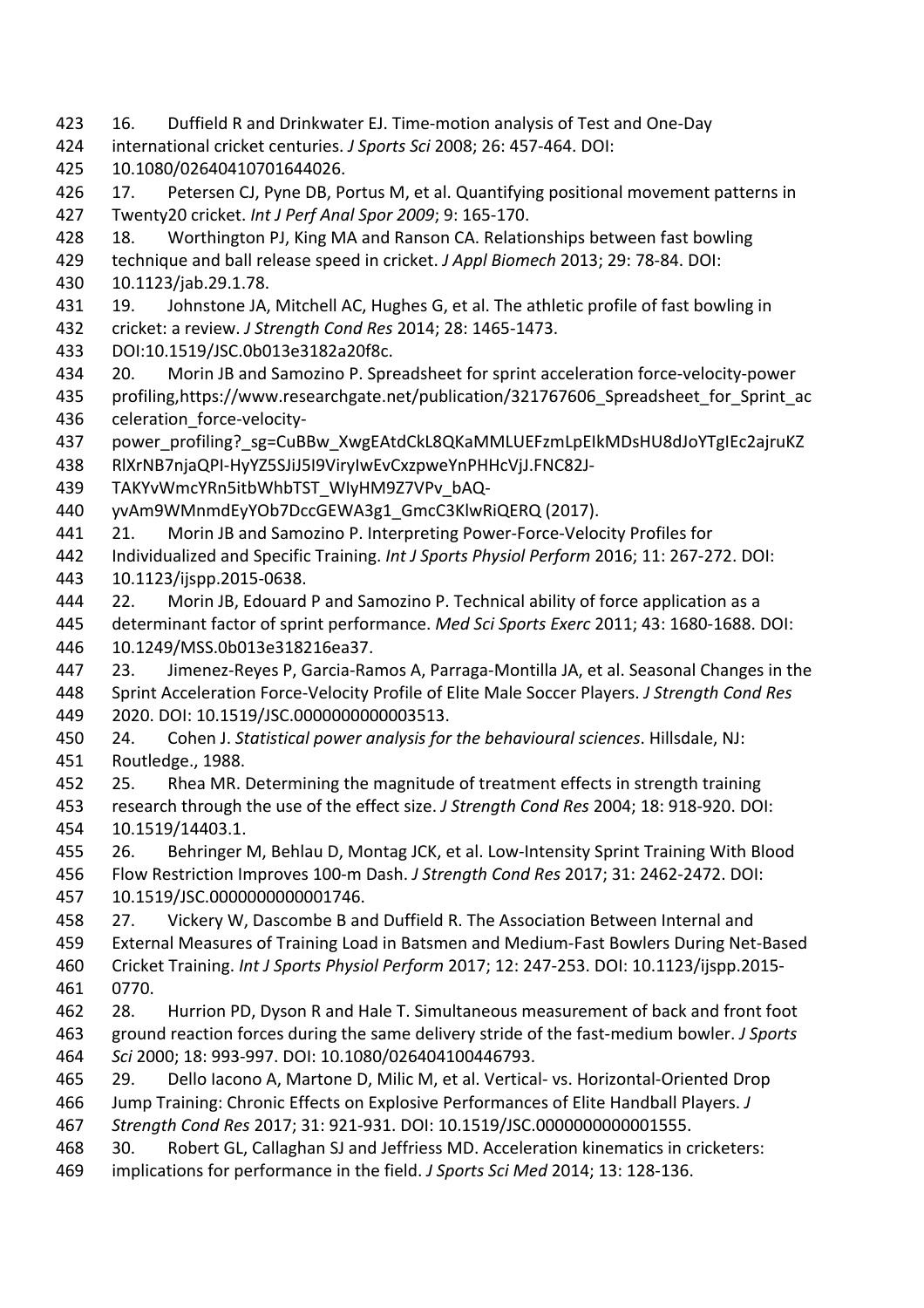- 470 31. Worthington P, King M and Ranson C. The influence of cricket fast bowlers' front leg 471 technique on peak ground reaction forces. *J Sports Sci* 2013; 31: 434-441. DOI:
- 472 10.1080/02640414.2012.736628.
- 473 32. Ferro A, Villacieros J, Floria P, et al. Analysis of speed performance in soccer by a 474 playing position and a sports level using a laser system. *J Hum Kinet* 2014; 44: 143-153. DOI: 475 10.2478/hukin-2014-0120.
- 476 33. Gil SM, Gil J, Ruiz F, et al. Physiological and anthropometric characteristics of young 477 soccer players according to their playing position: relevance for the selection process. *J* 478 Strength Cond Res 2007; 21: 438-445. DOI: 10.1519/R-19995.1.
- 479 34. Darrall-Jones JD, Jones B and Till K. Anthropometric, Sprint, and High-Intensity 480 Running Profiles of English Academy Rugby Union Players by Position. *J Strength Cond Res* 481 2016; 30: 1348-1358. DOI: 10.1519/JSC.0000000000001234.
- 482 35. Herridge R, Bishop C and Turner A. Monitoring Changes In Power, Speed, Agility And 483 Endurance In Elite Cricketers During The Off-Season. *J Strength Cond Res* 2017. DOI: 484 10.1519/JSC.0000000000002077.
- 485 36. Carr C, McMahon JJ and Comfort P. Changes in Strength, Power, and Speed Across a 486 Season in English County Cricketers. *Int J Sports Physiol Perform* 2017; 12: 50-55. DOI: 487 10.1123/ijspp.2015-0524.
- 488 37. Carr C, McMahon JJ and Comfort P. Relationships between jump and sprint 489 performance in first-class county cricketers. *Journal of Trainology* 2015; 4: 1-5.
- 490 38. Christopher T, Dos'Santos T, Comfort P, et al. Relationship between Isometric 491 Strength, Sprint, and Change of Direction Speed in Male Academy Cricketers. *Journal of* 492 *Trainology 2016;5:18-23* 2016; 5: 18-23.
- 493 39. Duffield R, Carney M and Karppinen S. Physiological responses and bowling 494 performance during repeated spells of medium-fast bowling. *J Sports Sci* 2009; 27: 27-35. 495 DOI: 10.1080/02640410802298243.
- 496 40. Pyne DB, Duthie GM, Saunders PU, et al. Anthropometric and strength correlates of 497 fast bowling speed in junior and senior cricketers. *J Strength Cond Res* 2006; 20: 620-626. 498 DOI: 10.1519/R-18315.1.
- 499 41. Felton PJ, Lister SL, Worthington PJ, et al. Comparison of biomechanical 500 characteristics between male and female elite fast bowlers. *J Sports Sci* 2019; 37: 665-670. 501 DOI: 10.1080/02640414.2018.1522700.
- 502 42. Wormgoor S, Harden L and McKinon W. Anthropometric, biomechanical, and 503 isokinetic strength predictors of ball release speed in high-performance cricket fast bowlers. 504 *J Sports Sci* 2010; 28: 957-965. DOI: 10.1080/02640411003774537.
- 505 43. Johnstone JA and Ford PA. Physiologic profile of professional cricketers. *Journal of* 506 *Strength and Condition Research* 2010; 24: 2900-2907.
- 507 DOI:10.1519/JSC.0b013e3181bac3a7.
- 508 44. Watts AS, Coleman I and Nevill A. The changing shape characteristics associated with 509 success in world-class sprinters. *J Sports Sci* 2012; 30: 1085-1095. DOI:
- 510 10.1080/02640414.2011.588957.
- 511 45. Morin JB, Bourdin M, Edouard P, et al. Mechanical determinants of 100-m sprint
- 512 running performance. *Eur J Appl Physiol* 2012; 112: 3921-3930. DOI: 10.1007/s00421-012-513 2379-8.
- 514 46. Pote L, King G and Christie CJ. Strength and conditioning practices of franchise-level
- 515 cricket trainers. *S. Afr* 2020; 32: 1-5.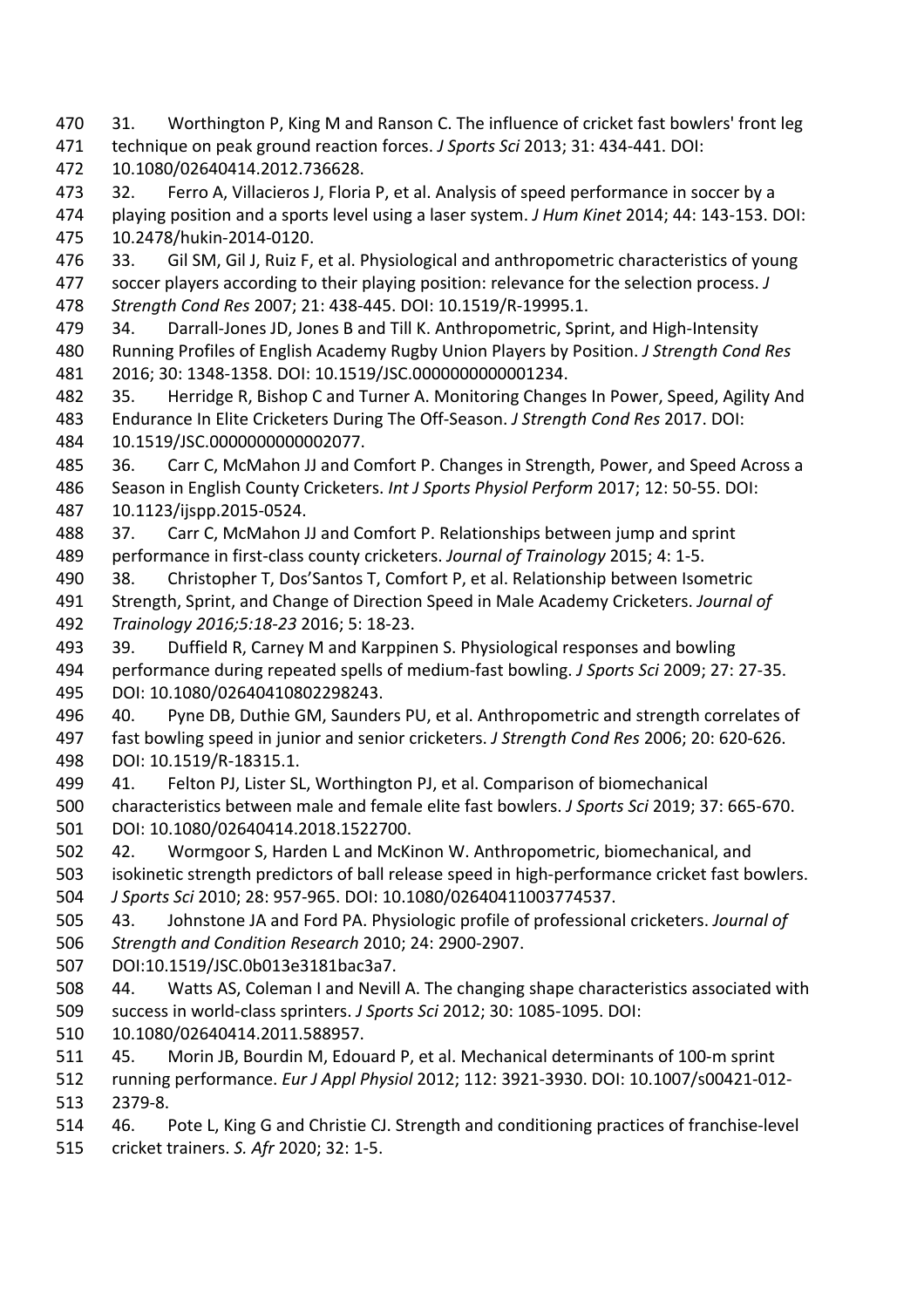| 516 | Mukandi I, Turner A, Scott P, et al. Strength and Conditioning for Cricket Fast<br>47.        |  |  |
|-----|-----------------------------------------------------------------------------------------------|--|--|
| 517 | Bowlers. Strength and Conditioning Journal 2014; 36: 96-106.                                  |  |  |
| 518 | Till K, Scantlebury S and Jones B. Anthropometric and Physical Qualities of Elite Male<br>48. |  |  |
| 519 | Youth Rugby League Players. Sports Med 2017; 47: 2171-2186. DOI: 10.1007/s40279-017-          |  |  |
| 520 | 0745-8.                                                                                       |  |  |
| 521 | Haugen TA, Breitschadel F and Samozino P. Power-Force-Velocity Profiling of<br>49.            |  |  |
| 522 | Sprinting Athletes: Methodological and Practical Considerations When Using Timing Gates. J    |  |  |
| 523 | Strength Cond Res 2018. DOI: 10.1519/JSC.0000000000002890.                                    |  |  |
| 524 |                                                                                               |  |  |
| 525 |                                                                                               |  |  |
| 526 |                                                                                               |  |  |
| 527 |                                                                                               |  |  |
| 528 |                                                                                               |  |  |
| 529 |                                                                                               |  |  |
| 530 |                                                                                               |  |  |
| 531 |                                                                                               |  |  |
| 532 |                                                                                               |  |  |
| 533 |                                                                                               |  |  |
| 534 |                                                                                               |  |  |
| 535 |                                                                                               |  |  |
| 536 |                                                                                               |  |  |
| 537 |                                                                                               |  |  |
| 538 |                                                                                               |  |  |
| 539 |                                                                                               |  |  |
| 540 |                                                                                               |  |  |
| 541 |                                                                                               |  |  |
| 542 |                                                                                               |  |  |
| 543 |                                                                                               |  |  |
| 544 |                                                                                               |  |  |
| 545 |                                                                                               |  |  |
| 546 |                                                                                               |  |  |
| 547 |                                                                                               |  |  |
| 548 |                                                                                               |  |  |
| 549 |                                                                                               |  |  |
| 550 |                                                                                               |  |  |
| 551 |                                                                                               |  |  |
| 552 |                                                                                               |  |  |
| 553 |                                                                                               |  |  |
| 554 |                                                                                               |  |  |
| 555 |                                                                                               |  |  |
| 556 |                                                                                               |  |  |
| 557 |                                                                                               |  |  |
| 558 |                                                                                               |  |  |
| 559 |                                                                                               |  |  |
| 560 |                                                                                               |  |  |
| 561 |                                                                                               |  |  |
| 562 |                                                                                               |  |  |
|     |                                                                                               |  |  |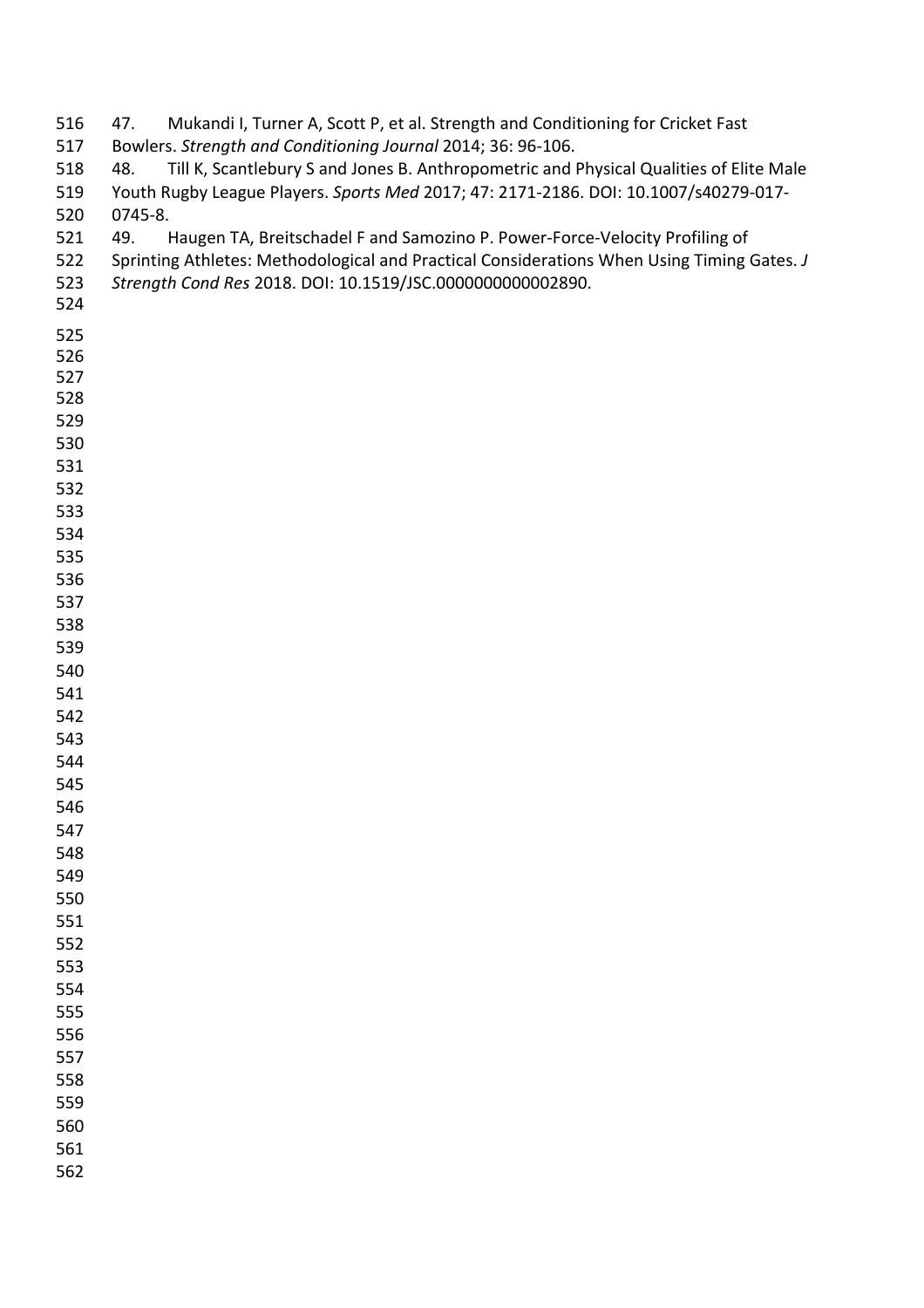### 563 **Table 1.** Corrected sprint times (+0.05s).

564

|                           | 10m(s)          | 20m(s)          | 40m(s)          |
|---------------------------|-----------------|-----------------|-----------------|
| <b>Senior Seam Bowers</b> | $2.23 \pm 0.07$ | $3.46 \pm 0.10$ | $5.73 \pm 0.19$ |
| Under-19 Seam Bowlers     | $2.26 + 0.06$   | $3.52 + 0.09$   | $5.86 \pm 0.16$ |
| <b>Senior Batters</b>     | $2.26 \pm 0.05$ | $3.51 \pm 0.08$ | $5.79 \pm 0.19$ |
| Under-19 Batters          | $2.25 \pm 0.08$ | $3.51 \pm 0.10$ | $5.83 \pm 0.18$ |

565 566

567

568

569 **Tables 2.** Standardised comparison on sprint mechanical force-velocity profile between 570 international batters and seam bowlers.

571

|                  | <b>Comparison of Position</b>                 | ES (90% CI)                   |
|------------------|-----------------------------------------------|-------------------------------|
| $F_0$ (N/kg)     | $\uparrow$ senior seam bowlers Vs batters     | 0.78 (0.19 to 1.34)           |
|                  | $\downarrow$ under-19 seam bowlers Vs batters | $-0.32$ (0.45 to $-1.08$ )    |
| $V_0$ (m/s)      | $\downarrow$ senior seam bowlers Vs batters   | $-0.08$ (0.48 to $-0.64$ )    |
|                  | $\downarrow$ under-19 seam bowlers Vs batters | -0.22 (0.55 to -0.97)         |
| $P_{max}$ (W/kg) | $\uparrow$ senior seam bowlers Vs batters     | $0.53$ (-0.05 to 1.09)        |
|                  | $\downarrow$ under-19 seam bowlers Vs batters | $-0.38$ (0.41 to $-1.13$ )    |
| <b>FV Slope</b>  | $\downarrow$ senior seam bowlers Vs batters   | $-0.54$ (0.04 to $-1.09$ )    |
|                  | $\uparrow$ under-19 seam bowlers Vs batters   | $0.11$ (-0.66 to 0.87)        |
| RFmax (%)        | $\uparrow$ senior seam bowlers Vs batters     | 0.70 (0.11 to 1.26)           |
|                  | $\downarrow$ under-19 seam bowlers Vs batters | $-0.36$ (0.42 to $-1.11$ )    |
| DRF (%)          | $\downarrow$ senior seam bowlers Vs batters   | $-0.50$ ( $-1.06$ to $0.07$ ) |
|                  | $\uparrow$ under-19 seam Vs batters           | 0.08 (-0.69 to 0.84)          |
| $V_{opt}(m/s)$   | $\downarrow$ Senior seam bowlers Vs batters   | $-0.08$ ( $-0.64$ to $0.48$ ) |
|                  | $\downarrow$ under-19 seam bowlers Vs batters | $-0.22$ ( $-0.97$ to $0.55$ ) |

572

573 ES, effect size; CI, confidence intervals;  $F_0$ , theoretical maximal force;  $V_0$ , theoretical maximal 574 velocity;  $P_{max}$ , theoretical maximal power; F-V slope, slope of the force-velocity relationship; 575 RF<sub>max</sub>, maximal ratio of horizontal-to-resultant force; DRF, decrease in the ratio of horizontal-576 to-resultant force;  $V_{\text{opt}}$ , Optimum velocity.

577

578

579

580

581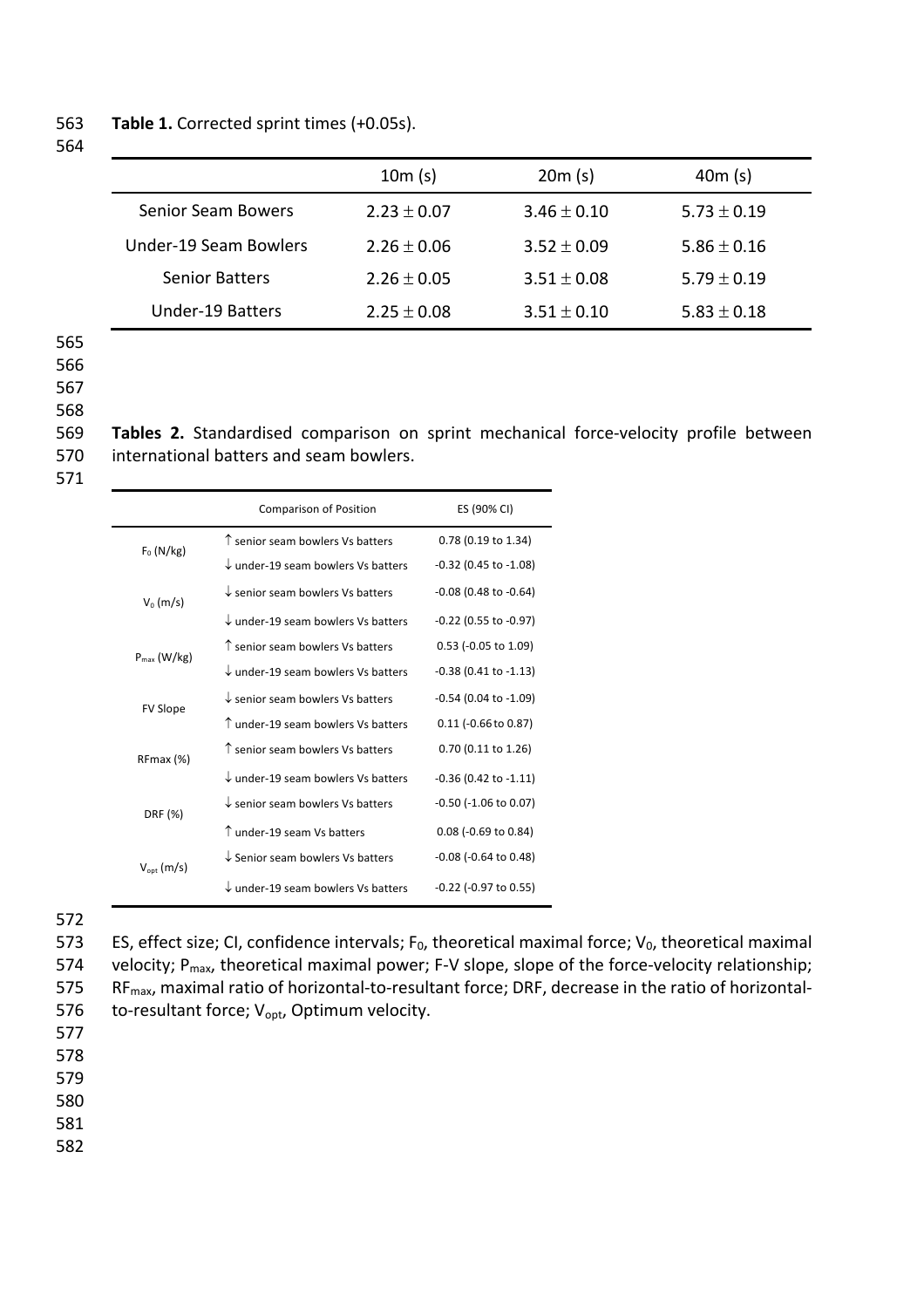583 Tables 3. Standardised comparison on sprint mechanical force-velocity profile between 584 senior and youth international cricketers.

585 586

|                        | <b>Comparison of Age</b>                   | ES (90% CI)                    |
|------------------------|--------------------------------------------|--------------------------------|
| $F_0$ (N/kg)           | $\uparrow$ senior Vs under-19 seam bowlers | 0.33 (-0.41 to 1.05)           |
|                        | $\downarrow$ senior Vs under-19 batters    | $-0.83$ ( $-1.44$ to $-0.18$ ) |
| $V_0$ (m/s)            | $\uparrow$ senior Vs under-19 seam bowlers | 0.57 (-0.19 to 1.29)           |
|                        | ↑ senior Vs under-19 batters               | 0.45 (-0.17 to 1.05)           |
| $P_{max}$ (W/kg)       | $\uparrow$ senior Vs under-19 seam bowlers | 0.63 (-0.13 to 1.35)           |
|                        | $\downarrow$ senior Vs under-19 batters    | -0.24 (-0.84 to 0.37)          |
| <b>FV Slope</b>        | $\uparrow$ senior Vs under-19 seam bowlers | 0.08 (-0.65 to 0.81)           |
|                        | ↑ senior Vs under-19 batters               | 0.79 (0.15 to 1.40)            |
| $RF_{max}$ (%)         | T senior Vs under-19 seam bowlers          | 0.51 (-0.25 to 1.23)           |
|                        | $\downarrow$ senior Vs under-19 batters    | -0.56 (0.07 to -1.16)          |
| DRF (%)                | $\uparrow$ senior Vs under-19 seam bowlers | $0.12$ (-0.61 to 0.85)         |
|                        | ↑ senior Vs under-19 batters               | 0.75 (0.11 to 1.35)            |
| $V_{\text{opt}}$ (m/s) | T senior Vs under-19 seam bowlers          | 0.57 (-0.19 to 1.29)           |
|                        | ↑ senior Vs under-19 batters               | 0.45 (-0.17 to 1.05)           |

587

588

589 ES, effect size; CI, confidence intervals;  $F_0$ , theoretical maximal force;  $V_0$ , theoretical maximal 590 velocity;  $P_{max}$ , theoretical maximal power; F-V slope, slope of the force-velocity relationship; 591 RF<sub>max</sub>, maximal ratio of horizontal-to-resultant force; DRF, decrease in the ratio of horizontal-592 to-resultant force;  $V_{\text{opt}}$ , Optimum velocity.

593 594

595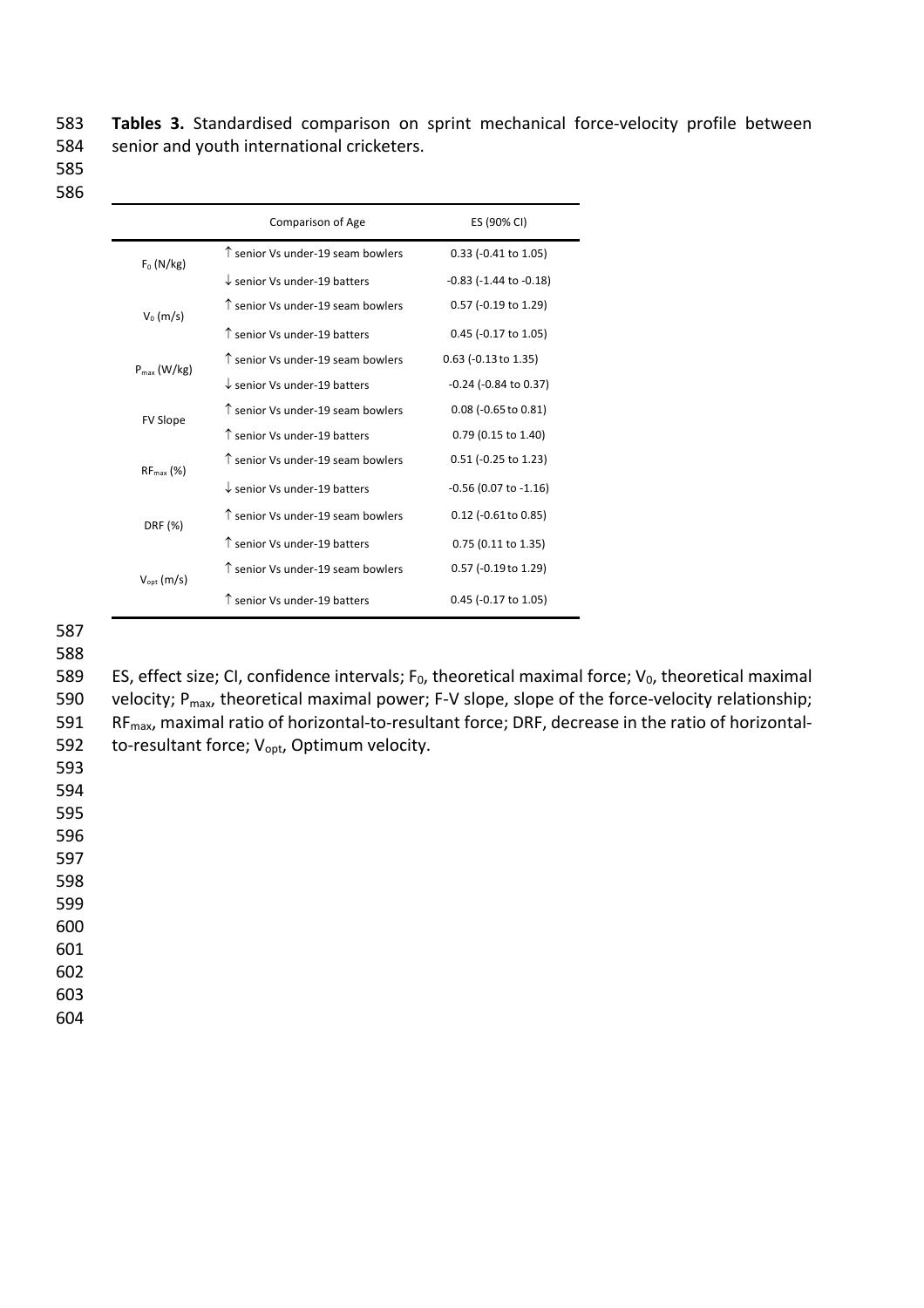

**Figure 1**. Individual and mean stature (A) and body mass (B) across position and group.

608  $\frac{1}{2}$   $\frac{1}{2}$  Denotes significant difference from batters (P < 0.05);  $\frac{4}{3}$  Denotes significant difference from 609 youth  $(P < 0.05)$ .